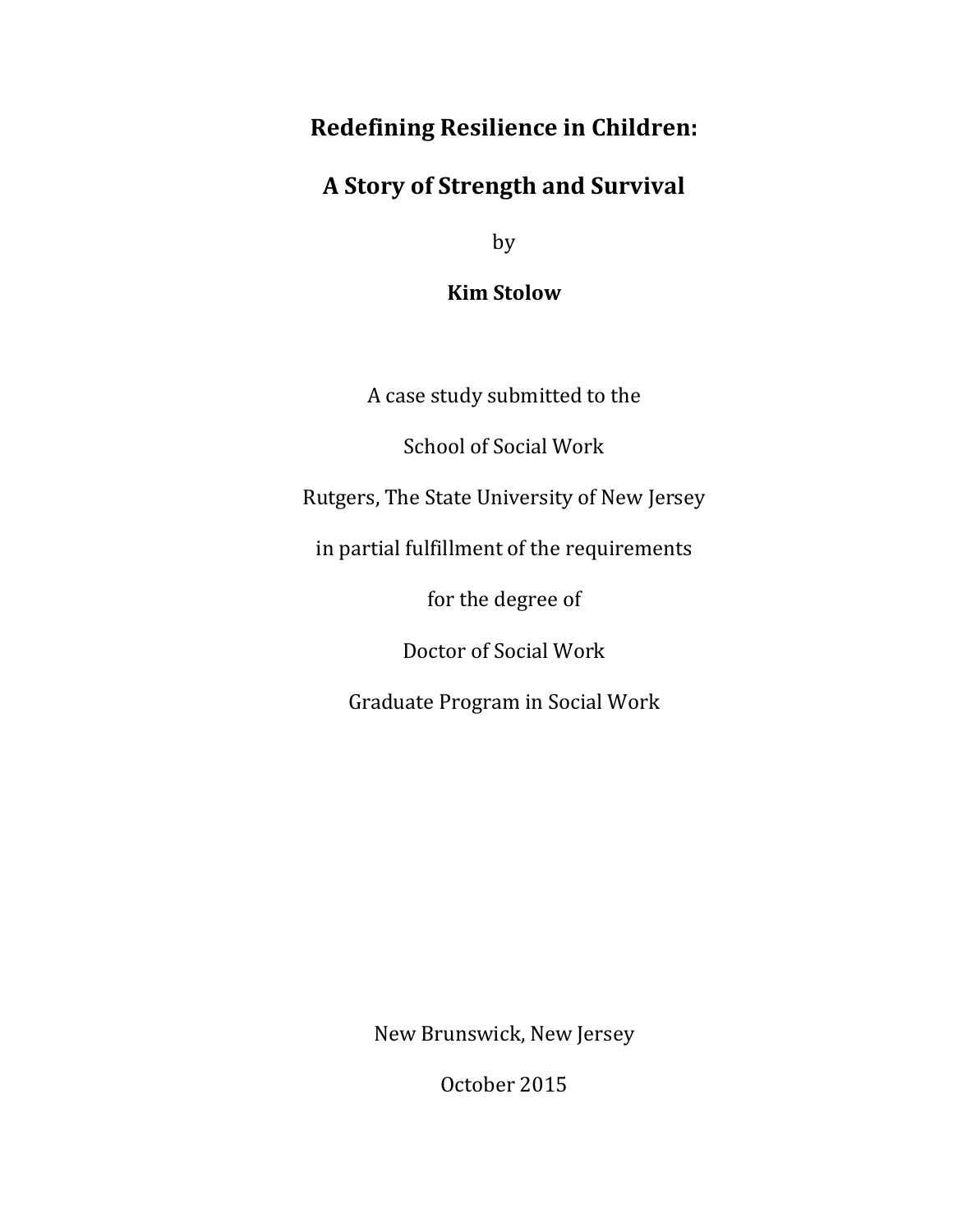#### **Redefining Resilience in Children: A Story of Strength and Survival**

Kim Stolow 

#### Abstract

Resilience is often defined by an individual's ability to bounce back. This concept has been heavily researched and has become an important social construct in our society. Due to specific dynamics of child sexual abuse, resiliency is often difficult to measure and has vast implications for the survivors of abuse, their family, as well as the clinician working with the survivor of abuse. The label of resilience fails to take into consideration the biological impact of trauma, as well as the adaptive mechanisms inherent in human beings during times of trauma. Utilizing a case of a teenager who was sexually abused by a family member from the age of  $5$  through 12, this case study explores common beliefs regarding resilience, as well as a new understanding of covering one's body, cutting, and other selfinjurious behaviors as acts of resilience. Finally, this case study examines how a reconceptualization of resilience will impact the clinical interventions utilized and will greatly enhance the therapeutic experience of both the client and the clinician.

*Keywords*: Resilience, sexual abuse, trauma, self-injurious behaviors, trauma treatment

*\*Privacy Disclaimer: To protect the confidentiality of the client, identifying information has been disguised and certain details have been concealed.*

*"The oak fought the wind and was broken, the willow bent when it must and survived."*

*― Robert Jordan*

Tonyah and her five siblings were seated together on a small, worn couch, watching television in their apartment, an apartment that could barely accommodate the large family. Not far from where the children were sitting mesmerized by the glare of the television, Tonyah's parents were behind a closed, thin door. She didn't hear any yelling; thus a nervous reprieve from her nearly constant worry that her parents would choose to separate again. Yet, before long, the sound of her parents' yelling became her focal point as everything else disappeared into the background. Her heart began to race in anticipation of what would happen next. The sound of a slamming door startled Tonyah and her siblings as their parents moved the argument into the kitchen. Without conscious thought, without any true awareness, Tonyah lifted herself to the hallway near the front entrance of the home. All she could hear was the sound of her heart echoing her quick, shallow breaths. All other noise was miles away, and the space around her was in full spin. She fell into a fetal position, rocking back and forth into her frequently visited numb reality. The rocking, the numbness, became Tonyah's only escape from pain. Without feeling in her legs, she made her way into the bathroom, as if someone or something else was controlling her body. There was no thought, just movement and pain, incalculable pain, and then an opportunity for relief; a razor slowly sliding across her scarred skin. Release. Calmness. Pervasive silence, save the echo of her heartbeat, and a warm sensation spread throughout her body. Tonyah fell to the floor, finally in control of her body again, finally feeling in control of her thoughts.

The local Regional Diagnostic and Treatment Center referred Tonyah to my private practice following a disclosure of sexual abuse by her maternal uncle. In my private practice, I specialize in working with trauma victims, specifically victims of child sexual abuse. Tonyah's abuse started when she was about five-years-old, and continued until she revealed her secret at the age of 12. When she was ready to disclose, she chose to tell her father, who ultimately left it up to Tonyah as to whether or not they would call the police. His only request was that Tonyah keep this a secret from her mother until a decision had been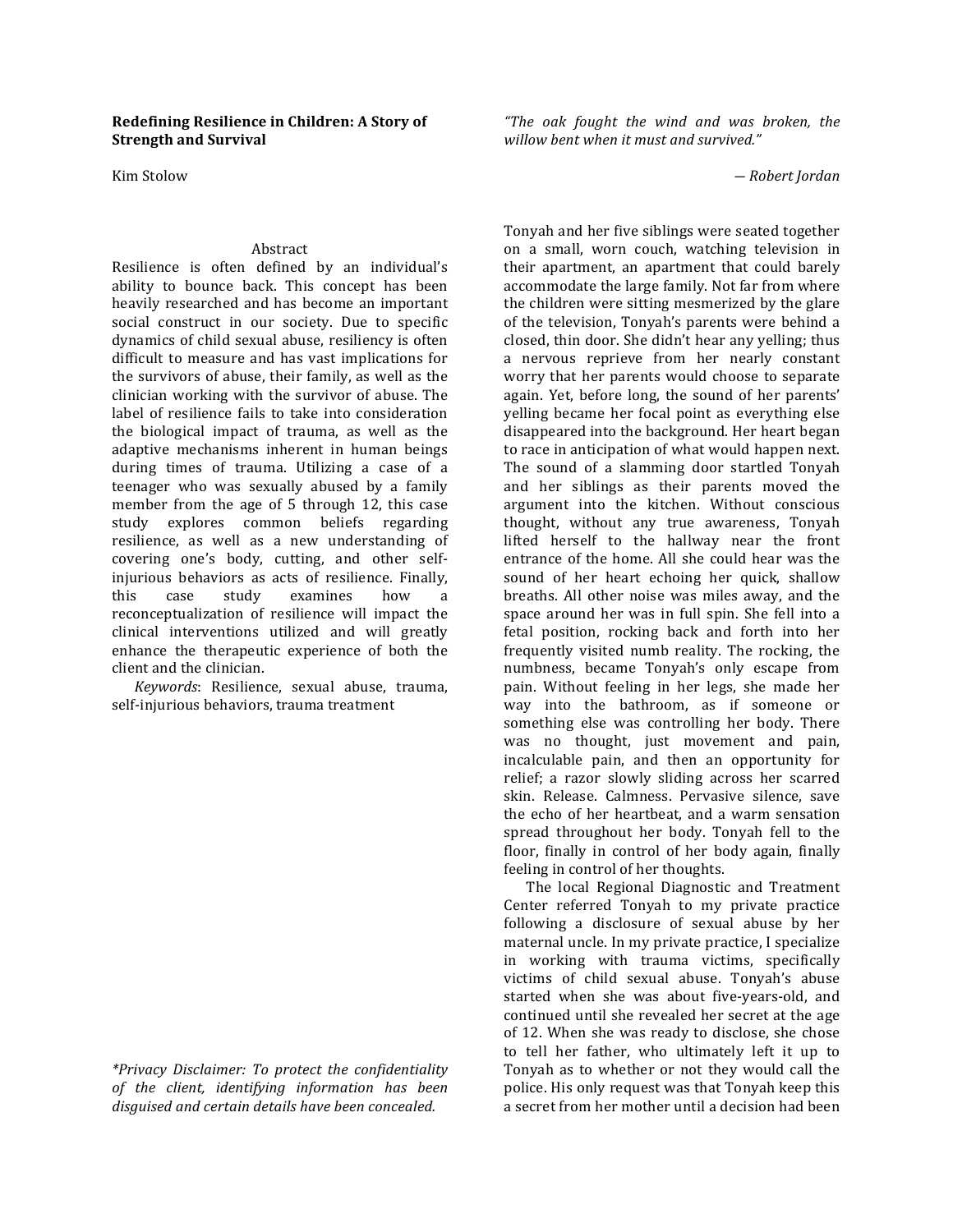made. He feared how she would react, and the influence she would have on Tonyah's decision to tell her story of abuse to others. After a few days (and without speaking to her mother), Tonyah decided that she wanted to speak to the authorities. Tonyah's father escorted her to the police station, where she was interviewed and encouraged to divulge every humiliating, intimate detail of her abuse. Tonyah's uncle confessed, and for all the pain and trauma he caused, he was sentenced to 10 years in prison.

### **Common Beliefs about Resilience**

"Children are resilient. They always bounce back, right?" A question I have heard over and over again in my clinical practice. This time, the question came from Tonyah's father, Richard, when he called to inquire about therapeutic services for his daughter. Richard needed to hear from me that his daughter was going to be all right; it echoed in every statement and question posed during our initial phone conversation and subsequent intake session. During that time, I acknowledged the trauma that Tonyah had endured, and validated his need to be reassured that his daughter would, in time, take steps toward healing. But I warned him that it would be a long process, with many ups and downs. Richard's questions regarding his expectations of Tonyah being able to bounce back, as well as my subsequent work with Tonyah, forced me to reconsider my own understanding and beliefs about resiliency. After a great deal of thought, reflection, and research, I came to my own conclusions. First, I saw how my beliefs (and those commonly held by society) not only impacted my clients' sense of self-worth and efficacy, but how these beliefs influenced the interventions that I utilized. The socially constructed view of resiliency also impacts how victims of trauma view their own traumatic response and coping mechanisms utilized to overcome the trauma. When working with victims of child sexual abuse, resiliency needs to be looked at differently. It cannot be measured by one's ability to bounce back, but rather the ability to adapt in order to meet the psychological demands of continuous trauma. In addition, the definition of resiliency also creates an interesting discussion of the mind/body connection. When seeking to understand resiliency, are we (researchers and clinicians) trying to understand the concept as part of the physical brain, or the metaphysical mind? How we choose to understand resilience

within these confines will also determine how and when we define someone as resilient. When working with survivors of sexual abuse, resiliency must be conceptualized as a function of both the mind and the brain, for both are directly impacted when exposed to trauma, and the clinical interventions that are utilized must follow accordingly.

Tonyah's story is not one that most would associate with the term "resilience." She crumbles in the face of conflict, dissociates when she is put in a position to feel something, mutilates her body when life becomes too unbearable, and covers herself completely as a means of protection. Tonyah survived horrific abuse by a man who was supposed to love and protect her. Her coping skills provided her with the emotional protection that she needed. Tonyah did not break, and when those coping skills no longer sufficed, she found the courage to expose her most intimate and shameful life experiences.

Many researchers have spent a considerable amount of time trying to define, concretize, and quantify the definition of resilience. Resilience comes from the Latin word *resiliens*, which means to rebound or recoil (McAslan, 2010). Thomas Tredgold, an English engineer, introduced the term when describing how wood was able to accommodate sudden weight without breaking (McAslan, 2010). According to McAslan (2010), Mallet, another engineer, continued to develop this notion of resilience when discussing how certain materials were able to withstand poor conditions. Resilience soon became a term used not only in the world of engineering, but in the social and behavioral science realm as well. Many definitions of resilience focus on the bouncingback quality, as well as the use of adaptive functions. When the adaptive functions are considered, there is a focus on what many deem positive adaptations. But what constitutes a positive adaptation, and how do we measure the absence of symptoms? Many victims of trauma will not immediately show post-traumatic symptoms (Finkelor & Berliner, 1995). While many would classify symptoms commonly displayed by Tonyah and other sexual abuse survivors, such as cutting, covering, and dissociation, as maladaptive, they are quite the opposite. These behaviors, while maladaptive at the time of therapy, were adaptive at the time of the abuse, and provided Tonyah with the ability to ultimately disclose and move toward taking some significant steps toward emotional healing.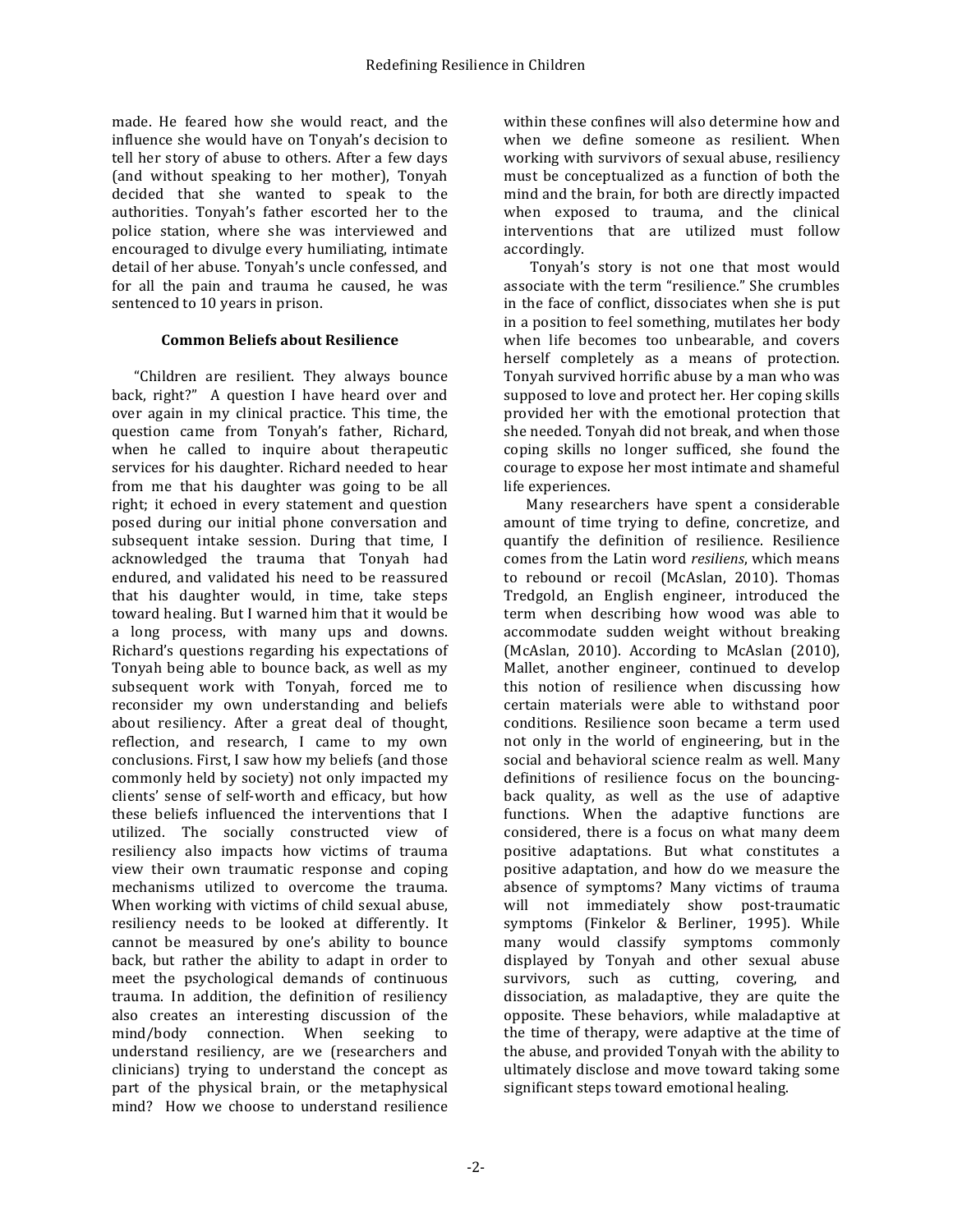The meaning of resiliency is not only a heavily researched topic, it has also become a socially constructed term that carries a great deal of meaning (Gray, 2011). Over and over again, in various forms, I have heard the phrase "children bounce back." This belief impacts not only how clinicians work with clients, but also how clients and their families view their post-trauma experience and therapeutic journey. Many victims of trauma have been exposed to, and adopt, this belief about resilience, and begin to look at themselves as dysfunctional or weak in nature. If society believes that children should bounce back after a traumatic event, surely those who do not bounce back will be looked upon as less than and weaker than those who do. Gray  $(2001)$ , a social work researcher, asserts, "The most important interpretations create 'useful realities' that derive from client interpretations and meanings, stories and narratives" (p.  $7$ ). However, it is not just the interpretations of the client that impact the client's narrative of trauma and healing, but also those of the clinician. Clinicians who have little experience working with this population can fall prey, as I once did, to the socially accepted meaning of resilience. Dennis Saleebey, promoter of the strength-based model of social work, states, "Any approach to practice, in the end, is based on interpretation of the experiences of practitioners and clients and is composed of assumptions, rhetoric, ethics, and a set of methods" (Gray, 2011, pg. 7). Clinicians are directly impacted by their own experiences and belief systems.

The moment I adopted a new way of defining resilience and adaptive coping skills, and introduced this idea to Tonyah, is the moment when true healing was able to come about. That moment is very clear in my mind, as it forever changed the way I worked with every client. On that particular day, about six months into treatment, Tonyah seemed very down and extremely frustrated. When I asked to explore her feelings of frustration, this is the dialogue that ensued:

Tonyah: "I should be better by now." Me: "According to whom?"

Tonyah: "Everyone! My dad thinks I shouldn't have to go to therapy anymore. He thinks I'm using this as an excuse to be bad or whatever. He thinks I'm milking this. I don't even know what that means."

Me: "Well, for now, let's focus on what you think. What does it mean to be better?"

Tonyah: "I don't know. I guess it means that I don't do stupid things, like cutting myself or sleeping with every guy who pays attention to me. I wish I could pay attention in school, and I wish I didn't hate myself so much. I wish I wasn't so angry. I thought kids were supposed to be strong. There are other kids in my school who were abused, and they don't have any of these problems.

Tonyah was beginning to exhibit a rare display of emotions. She often felt as though allowing herself to feel something and, worse yet, show it, would ultimately lead to a loss of control over herself. But there was no holding back at this moment. She knew exactly what her parents thought of her, and how society viewed her, and she spent a good deal of time wondering why she could not just get better like she was supposed to. Tonyah knew that everyone was giving up on her.

I could feel Tonyah's pain as she sat in the chair across from me. Rarely was I able to pick up on Tonyah's true emotions, but there was no mistaking how she felt in that moment. Tears flowed down her face uncontrollably, and she did nothing to stop them or wipe them away. At that point, it dawned on me that the way others viewed her reaction to years of sexual abuse was impacting her ability to heal. Was I also playing a part in her inability to understand why she engaged in these behaviors? I had spent so much time trying to get her to stop cutting, and to be open to the experience of feelings. Was I inadvertently creating an image of failure? What if I helped Tonyah find a different way to understand her cutting, sexualized behaviors, and dissociation?

Me: "Those are all good wishes. But what if there is a reason why you are doing all those things? What if doing those things helps you survive what happened with your uncle? What if you did exactly what your brain and body were supposed to do after so much trauma?

Tonyah: "What do you mean?"

Me: "Your brain was impacted by the abuse. After people have been through a trauma, their brains actually change in order to survive. That is why you are having such a hard time concentrating in school, and why it is so difficult for you to manage when you feel such strong emotions."

Tonyah: "So I didn't have a choice?"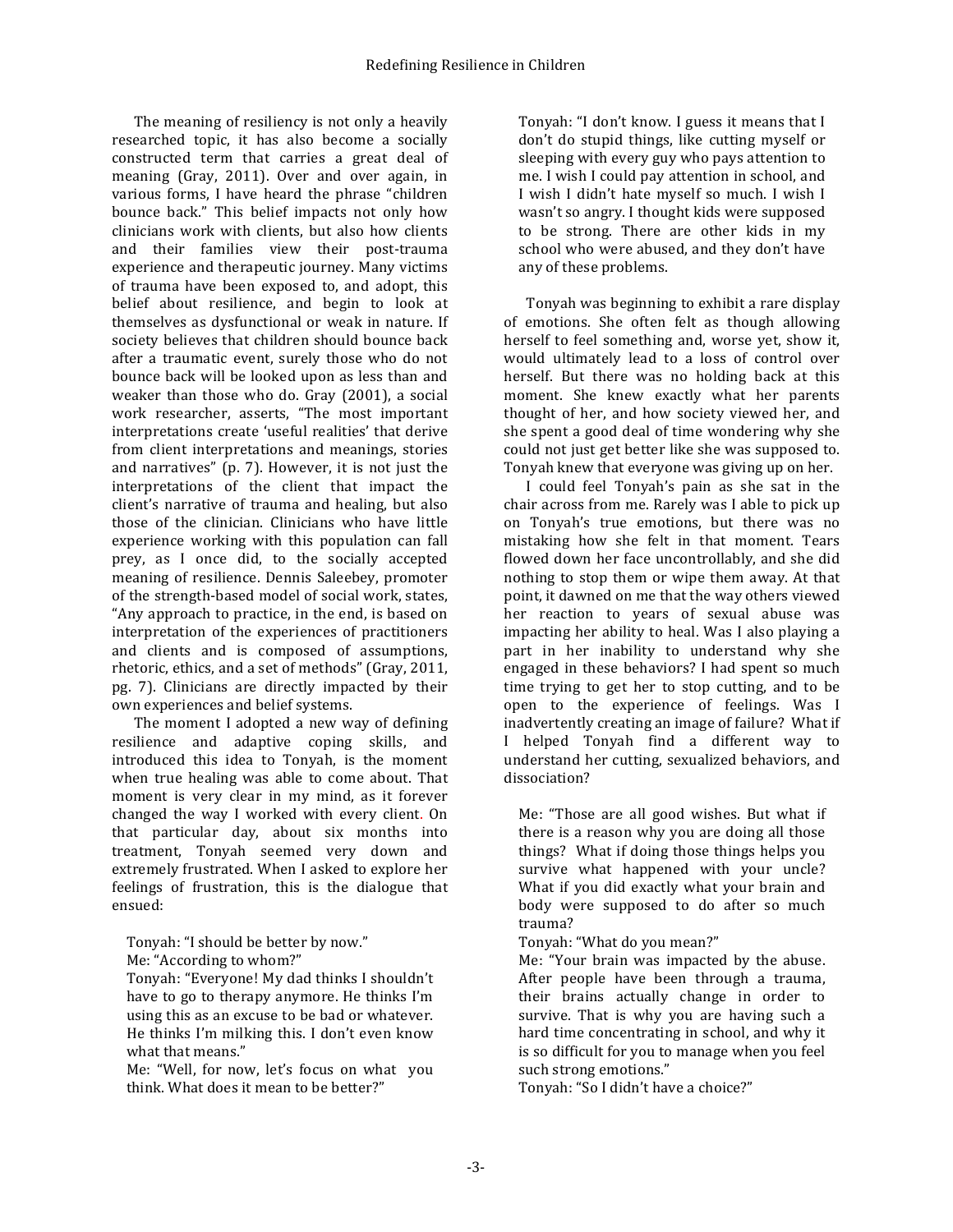Me: "Not really. Our bodies were created to adapt to our environment."

Tonyah: "We learned about that in science class."

Me: "Exactly. The problem is that your parents, your family, and everyone else out there who thinks you should be better don't really understand all of this. So they are going to say things to you that will make you feel like you should be better already, and that you shouldn't need to be in therapy. They are just saying that because they don't really get it. But we now know differently. Right?"

Tonyah: "It kinda makes sense. But he isn't abusing me anymore. So why am I still having all of these problems? When will it stop?"

Me: "Well, it took a while for you to adapt to the abuse. And now that it has stopped, it is going to take a while for you to adapt to a world where you aren't being abused. We have to help your brain learn that it is safe to change. It is going to take time. But the problems you are having now are not weakness. You are a very strong girl, and your very strong brain helped you survive something very bad."

Tonyah suddenly stopped crying and her whole demeanor changed. She rolled up her sleeves for the first time, displaying an arm's length of cuts. This was the first time I had ever seen any part of Tonyah's body besides the skin on her face. Tonyah suddenly seemed lighter and less burdened, and for the first time I saw a glimmer of hope in her eyes. It took my own understanding of Tonyah's "maladaptive" behaviors, as well as my own reconceptualization of resilience, before I was able to provide her with a safe place to start the healing process.

It is my belief that human beings are inherently resilient. The appearance of this concept, however, is not always easily identified. Resilience is often masked under a cloak of what many would term dysfunction or maladaptive behaviors. To truly understand resilience, one must look back to a social worker's fundamental belief in the term "goodness of fit," a balance between a person and their environment (Miley, 2013). The social work profession conceptualizes individuals, and their subsequent problems, with an ecological lens. Heinz Hartmann, an ego psychologist, asserts that an ego can be seen as an "adaptive organ" (Germain, 1978, p. 539). Hartmann believes that through "autoplastic changes," the ego adapts in order to meet the

demands of the environment. In this particular case. Tonyah had to find a way to adapt to years of sexual abuse that began at a young age. When her environment was no longer physically or emotionally safe, she used cutting, covering, and dissociation as means of creating an environment that met her needs at that time.

There is research and literature available that helps explain why children who have endured trauma will experience post-traumatic symptoms, and why this is not a reflection of resilience, or lack thereof. Much of this research takes a child's development into consideration. According to Garbarino and Bruyere (2013),

A traumatic experience that is cognitively and emotionally overwhelming may stimulate conditions in which the process required to 'understand' these experiences itself has pathogenic side effects. That is, in coping with a traumatic event, the child may be forced into patterns of behavior, thought, and affect that are themselves 'abnormal' when contrasted with patterns prior to the event as well as when compared with patterns characterized by the untraumatized child. (p. 253)

The mere experience of coping with trauma can, to the untrained therapist, appear pathogenic in nature, and can lead to a label of dysfunction. From a developmental perspective, Garbarino and Bruyere (2013) argue that trauma requires a child to make "developmental adjustments... [that] result from the inability of the child to assimilate traumatic experiences into existing schema (conceptual frameworks)" (p. 254). A child's experience of post-traumatic symptoms is an expected outcome when development is taken into consideration. Behaviors related to developmental trauma are unavoidable, and by nature cannot be related to the idea of resilience or lack thereof.

No one is immune to the effects of chronic trauma, and all children have a point where they will be impacted by a traumatic experience (Garbarino, 2014). Garbarino defines children as "malleable rather than resilient" (p.  $1367$ ). He states that each "threat costs them something and if the demands are too heavy, the child may experience a kind of psychological bankruptcy. What is more, in some environments, virtually all children demonstrate negative effects of highly stressful and threatening environments" (p. 1367). Garbarino makes the argument that every child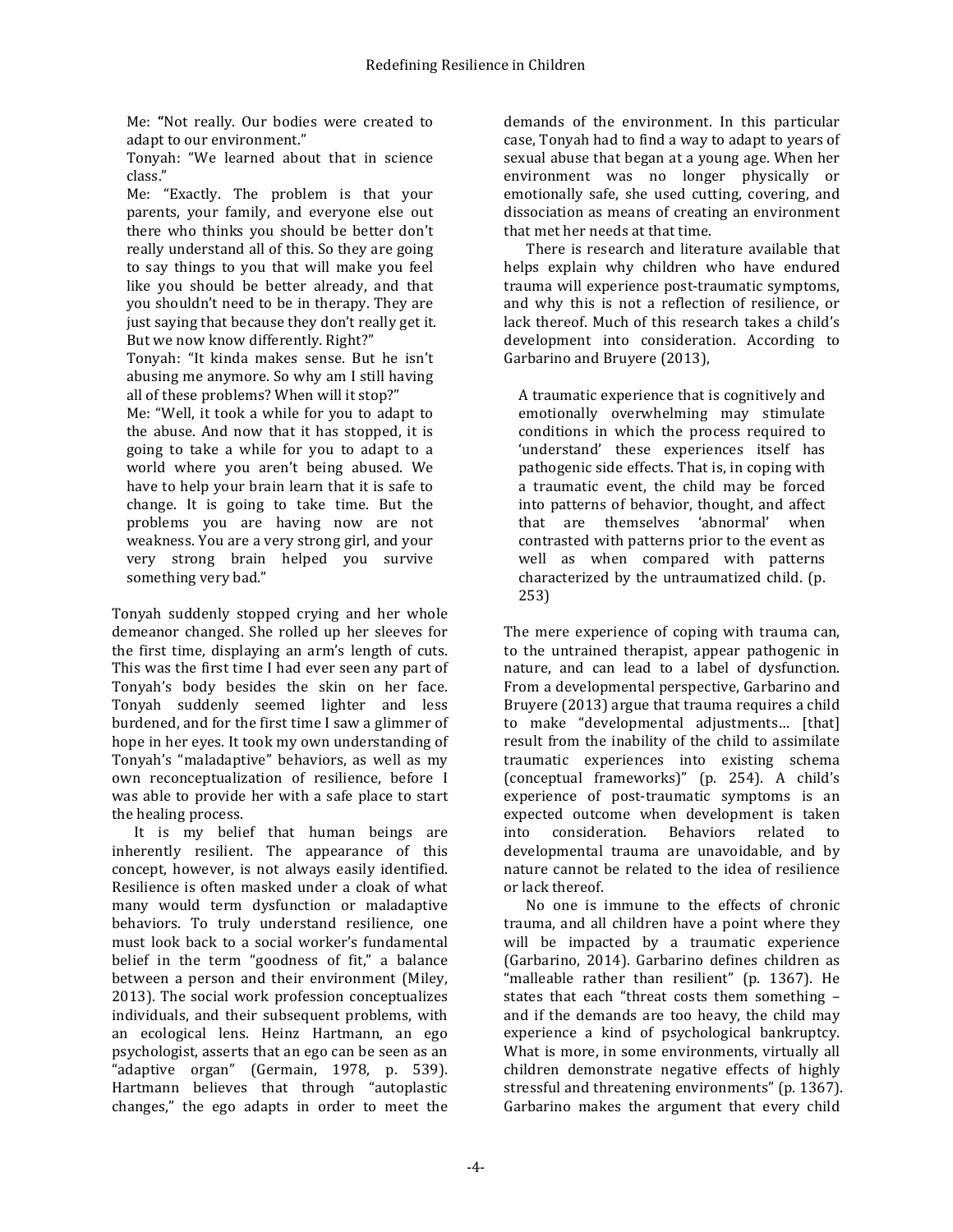who experiences trauma will experience some kind of trauma symptom, which is not always clear and measurable. For example, some children may be able to thrive in school and be functioning members of society, but have little ability to engage in healthy interpersonal relationships (Garbarino, 2014). One way that individuals of trauma may adapt is to play the part of a highly functioning individual. They do well in most measurable facets of social functioning, but suffer in silence. Many clients have come to my practice with no signs of trauma after disclosing years of abuse. Due to the high levels of secrecy inherent in sexual abuse, their adaptive coping mechanism was to pretend that everything was going well. They excelled in school and denied any deficits in their interpersonal relationships, and this facade continued well after they disclosed that abuse was occurring. These children would be labeled resilient, and often be discharged from counseling due to their ability to quickly bounce back. These children were often lauded for their ability to be so high functioning considering everything they had been through, and they were rewarded for not showing signs of trauma. This often makes it very difficult for the children when they do begin to experience distress. They often suffer in silence, or develop further feelings of shame when they can't continue to display a façade of normalcy. Child sexual abuse brings about a confusing array of dynamics that make the measurement of resilience so difficult. Typically, these children begin to show signs of distress within 18 months of disclosure (Finkelhor & Berliner, 1995). Garbarino and Bruyere  $(2013)$  argue that it is important not to measure torment from an outside perspective; traumatized individuals can "[fall] prey to existential despair later in life" (p. 259). The lack of post-traumatic symptoms immediately following a disclosure of abuse, as well as how we measure trauma symptoms, is yet another reason why defining and identifying resilience is no easy feat.

When determining whether a child who is a victim of child sexual abuse is resilient, it is vital that the clinician consider the particular dynamics involved in such a trauma. Child sexual abuse typically involves a normal child in an abnormal abusive relationship. When a healthy, normal child learns to "accommodate" for, or adapt to, the sexual abuse, his/her symptoms will be defined as abnormal, but are actually "natural reactions of a healthy child to a profoundly unhealthy" environment (Summit, 1992, pg. 180). Child sexual abuse typically occurs more than once.

When a child has no way to stop the abuse, he or she must find psychological ways to cope with the repeated trauma. Ultimately, the child learns to accept and adapt. Often, in abusive situations, child victims begin to blame themselves for the abuse, because it is safer to think of themselves as "bad," rather than thinking badly of the trusted and loved family member who inflicts the abuse. Due to this splitting effect, children also develop a distorted sense of how they can be "good," and they often cooperate with the adult abuser's sexual requests. The perpetrator may give messages to reinforce this belief, offering that by cooperating they are saving their siblings from abuse, or other statements of that nature. Children may also come to genuinely believe that by disclosing the abuse, they will cause their family harm. The accommodation also allows the child to step out of the role of the victim in order to achieve a sense of "power and control" (p. 184). However, by doing this, the child also takes on the responsibility for the abuse occurring, thus leading to feelings of shame and guilt. The benefits of staying quiet – protecting siblings, sparing  $parent(s)$  from pain, and preserving the family system - outweigh the harms of staying quiet.

During one particularly powerful session, Tonyah began to open up about how she managed to survive the abuse. Of course, Tonyah could not yet see this as means of survival and adaptation. That would not come for quite some time, and I noticed that Tonyah took a great deal of responsibility for the abuse occurring. To further assess this, I asked Tonyah to create a pie chart of responsibility related to the abuse, and to share it with me once she was finished. Tonyah quickly scribbled on the pie chart. It took her no more than one minute to fill it out, indicating that that this was either forefront on her mind, or that she knew immediately who bore the most responsibility for the abuse. Tonyah turned the paper so I could see what she drew. She split the pie into two sections. She wrote 75 percent and 25 percent on her paper, with her uncle's name and her name written on the side.

Me: "So your uncle is 75 percent responsible for sexually abusing you?" Tonyah: "No! I am 75 percent responsible for my uncle sexually abusing me."

Me: "What made you 75 percent responsible for the abuse?"

Tonyah: "I cried."

Me: "How does crying make you responsible?"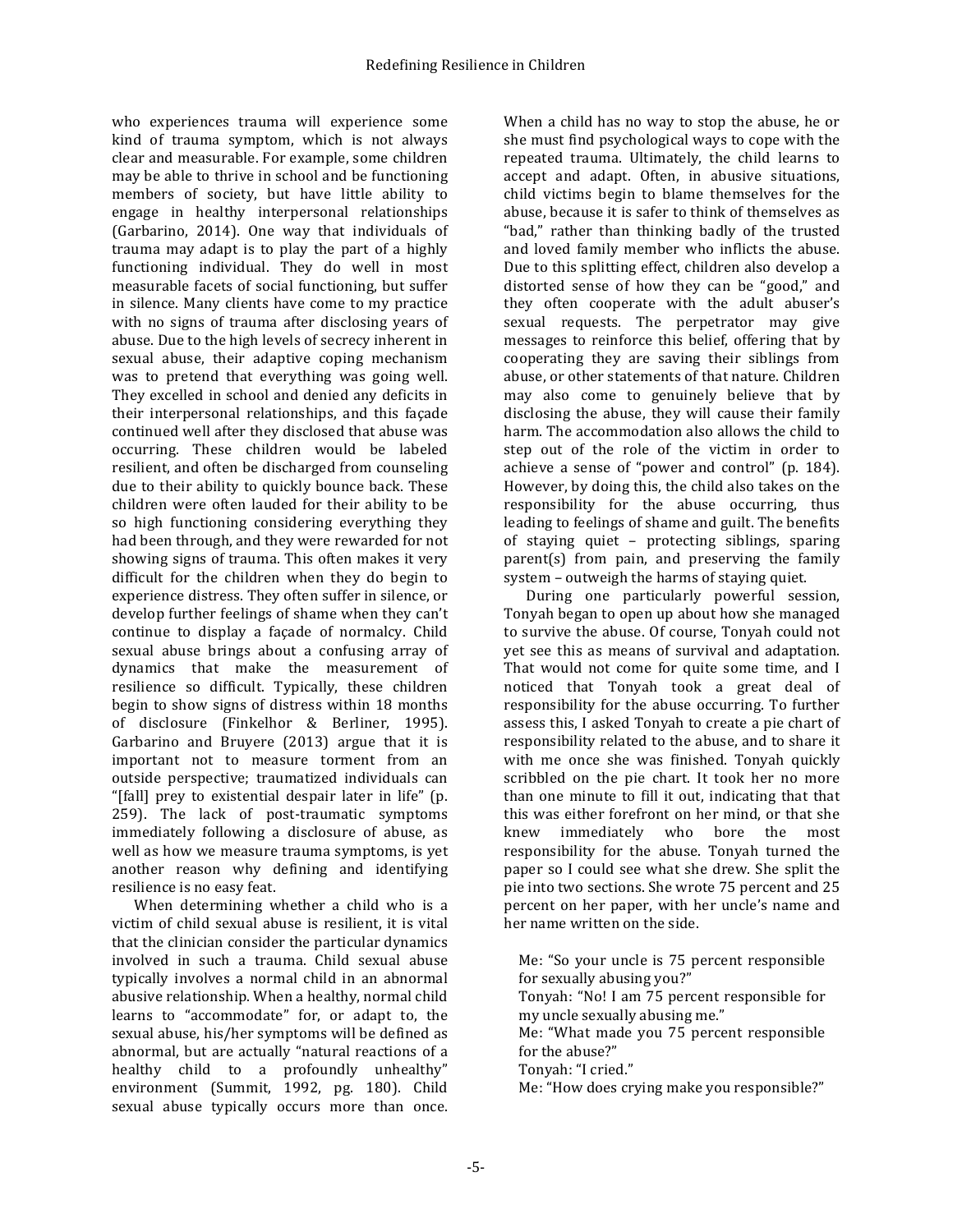Tonyah: "I cried in front of him. So he must have thought that I was weak, and that it was OK to do this to me."

Me: "What else?"

Tonyah: "I wore a bathing suit in front of him." Me: "And how does that make you responsible?"

Tonyah: "My uncle must have thought that I was flirting with him, or that this was something I wanted to happen."

Me: "Anything else?"

Tonyah: "I never told anyone. I never stopped him. I must have wanted it. I must have liked it or something. I never told him to stop. I just took it."

Tonyah believed that by crying in front of her uncle, she sent the message that she was weak and an easy target. So Tonyah stopped crying. In fact, Tonyah stopped feeling any emotion other than anger. She went through her life isolated from any feelings, even happiness or joy. Feelings became the ultimate threat, and any indication that the sensation of emotion was imminent caused dissociation and avoidance.

Tonyah refused to come to therapy for weeks at a time after a discussion related to the abuse caused her to feel emotion, which resulted in crying. Allowing herself to feel emotion became more dangerous than the abuse she endured. Tonyah's belief that by wearing a bathing suit, she invited the abuse resulted in her completely covering her body, no matter the temperature. After all, she had to make sure not to send the same message to someone else. She protected herself in the only way she knew how, and took control in any way that she could. Throughout my work with Tonyah, I made sure to recognize the inherent strength and resilience in her ability to adapt in this way.

Through the current resiliency lens, the physiological impact of trauma is not always considered, and the label of dysfunctional, in my experience, often goes hand-in-hand with a prescription for psychotropic medication. The belief that children are inherently resilient, especially after traumatic experiences, seems to suggest that there is something about children that makes them immune to the effects of trauma and abuse. However, due to the significant brain development that occurs during early childhood, the truth is that children are even more vulnerable to the effect of trauma (Perry & Pollard, 1998). Bessell van der Kolk (1994), a psychiatrist who specializes in the research and treatment of trauma victims, points out that when a trauma victim is triggered, "the central nervous system (CNS) regions involved in integration of sensory input, motor output, attention, memory, memory consolidation, modulation of physiological arousal, and the ability to communicate with words" fail to operate properly  $(p. 34)$ . In essence, victims of repeated trauma tend to exist in a constant state of survival, and this state of being interferes with all aspects of functioning. The brain is too busy surviving; it does not have time to tend to anything else.

Existing in a constant state of survival has emotional and biological implications. van der Kolk (2006) finds that almost two-thirds of children who have endured trauma have symptoms reflective of this survival response, such as increased cardiac activity, high blood pressure, increased respiration, anxiety, and hyper-vigilance. These responses make it difficult for children to remain emotionally present, and to regulate their own emotions and behaviors (Gaskill & Perry, 2002). In addition, when trauma is caused within the family system, the child is at greater risk for chronic affect dysregulation, destructive behavior against self and others, learning disabilities, dissociative problems, somatization, and distortions in concepts about self and others (Gaskill & Perry, 2002).

Tonyah was an adolescent who, through no fault of her own, experienced intense and often paralyzing post-traumatic symptoms. The extensive research done on trauma teaches us that her adaptive behaviors are expected and unavoidable, given the circumstances. As such, these behaviors should be recognized as acts of strength and resilience. In addition, it creates an interesting discussion about what the aim of trauma treatment should be  $-$  the brain or the mind, or perhaps a combination of the two.

### Covering, Cutting, Sex, and Dissociation as Acts **of Resilience**

During my first meeting with Tonyah, I was a bit taken aback by her appearance. It was the middle of August on an incredibly hot and humid day, and Tonyah's body was completely covered. Her jeans fell way beyond her feet and draped heavily on the floor. She wore a long-sleeved shirt, with the sleeves too long for her arms pulled strategically beyond her fingertips. Tonyah wore a hat that was pulled down to partly cover her eyes. I had many clients who covered their bodies following a sexual assault, but this took covering to a different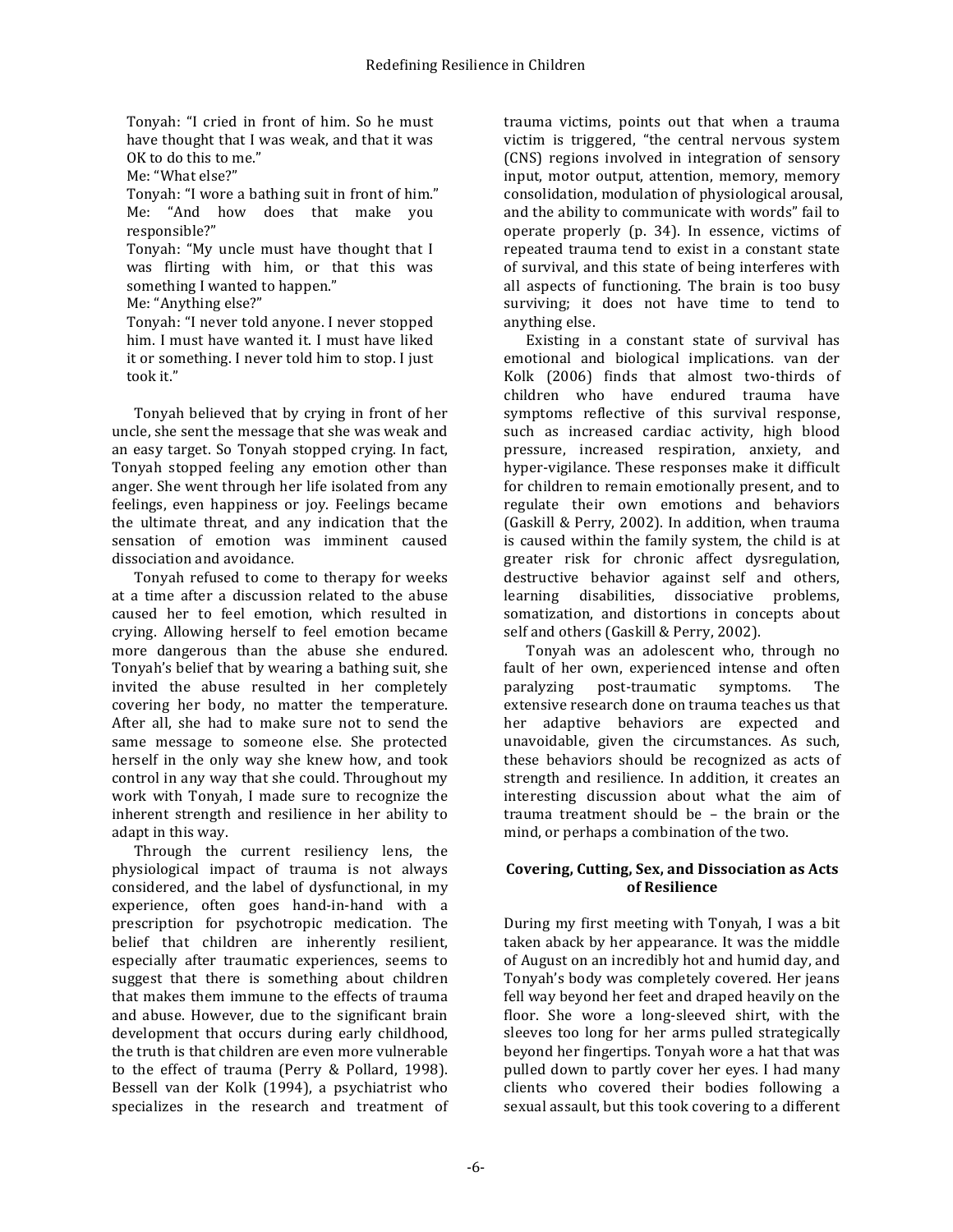level. Typically, my clients covered so as not to send the wrong sexual message or to avoid being noticed. Tonyah's level of covering simultaneously screamed the words, "I am in danger" and "protection," providing me with insight into how Tonyah had adapted to her ongoing abuse. She was protecting herself not only from her uncle, but also from any other possible perpetrators. For Tonyah, the protection seemed to go beyond the physical. It was a protection against the vast, overpowering emotions that she kept locked for so long.

Clothing, or body covering, began as a form of physical protection. In fact, some primary purposes of clothing include protection, warmth, decoration, modesty, and symbolism (Gilman, 2002). Clothing first came about as a protective measure from the elements: shoes were protection for the feet and hats shielded the head. With clothing, we have the ability to adapt to changing or often harsh elements. Charlotte Gilman (2002), a feminist sociologist and writer, states, "Our clothing is as literally evolved to meet our needs as the scales of a fish or the feathers of a bird. It grows on us, socially, as theirs grow on them individually" (p. 4). Tonyah's need for adaptation was not only physical (protecting herself from further abuse), but psychological as well. It stands to reason that clothing could also provide a sense of psychological protection and barrier.

Me: "I can't help but notice that you keep yourself completely covered from head to toe. Do you know why you do that?"

Tonyah: "It just feels better. It feels right. I feel more in control. I know that makes no sense. I don't know how to explain it."

Me: "Actually it makes perfect sense. You get to decide how much of your body people get to see. Am I correct?"

Tonyah: "Kinda. I feel safe like this. I feel like I can disappear into the background, which is kinda funny because at the same time I totally stick out like this. I don't know. No one will think that I am coming onto them or anything like that. You know when it's cold out, and you put on your favorite pajamas, and you put your hair in a ponytail, and then you put on your favorite robe, even though the robe is kinda old and icky? But there's something about that robe that makes you feel so good and comfortable, and it doesn't matter how crazy you look? That's how I feel when I wear

stuff like this. Otherwise, there's no way I could go to school. I feel like I would go crazy."

Clothing represents much more than just protection for our current society; it has become a form of nonverbal communication. We tell the world who we are by our choice of clothing. We communicate gender, class, and culture without saying a word. "Clothing and other personal artifacts nonverbally communicate information about individuals, the nature of their interpersonal relationships, and the overall context in which interpersonal interactions occur" (Reece, 1996, p. 36). According to Julie Seaman (2013), an author and lawyer, evolutionary theorists and sociologists have also linked one's state of dress with sexual selection. They assert that the clothing we pick is driven by "sexual attraction and mating behaviors" (p. 418). In many cultures, how a woman chooses to dress reflects her marital status. It is an outward sign to the community that this particular female is available. By this reasoning, Tonyah was not available, and her choice of dress clearly communicated this. Tonyah was not interested in mating behaviors. Her past experiences paired sex with violence, vulnerability, and abuse. Without using language, Tonyah let the world know that her body was closed, and not to be entered without her explicit permission.

Tonyah asserted her control by choosing not to decorate her body or to make her body visible to the opposite sex. Seaman  $(2013)$  suggests that clothing has become a way to control a female's sexuality, and that clothing choice is a societal norm passed down as a form of social control. Tonyah was rebelling against these societal norms. Interestingly, evolutionary scientists suggest that the "most constrained sex is the most decorated," a reflection of a power differential (Seaman, 2013, p. 418). Men assert their control over women by dictating how they will present their bodies when selecting a mate. In western society, females are often expected to dress fancily, do their hair, and apply makeup in order to attract the opposite sex for mating. In her own way, and without consciously knowing it, Tonyah was stepping outside the control of men.

The covering of one's body is not a new phenomenon. In the Islamic society, covering one's body is directly linked with purity and modesty (Reece, 1996). In modern times, the use of covering or veiling in certain religious and cultural groups is viewed as oppressive and discriminatory. However, it is important to look at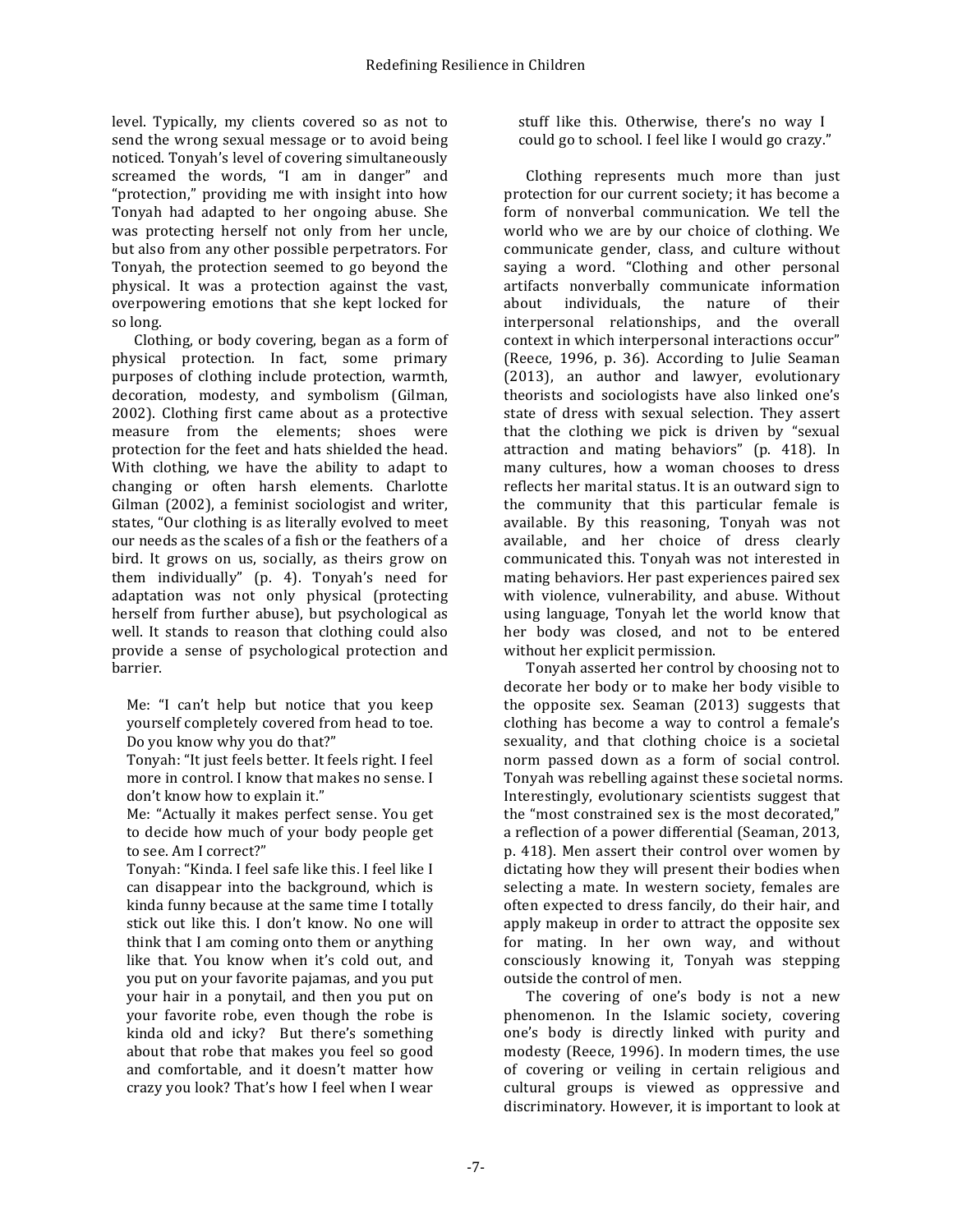the protective measure utilized in such decisions of dress. The term "hijab" is translated to mean "a curtain," and serves as a way to separate men from women. In analyzing the use of veiling, Efrat Tseelon, a cultural theorist, suggests that women are "always on stage, always observed, always visible" (Reece, 1996, pg. 39). Women have no right to privacy as they are subjected to stares, comments, and whistles. Women in the Islamic tradition are thus protected from these invasions by the use of veiling; this body covering is a shield and ensures privacy and protection. Reese (1996) discusses how Mernissi (1991) further identified the origins of the term hijab. The hijab,

…has a three-dimensional nature, including the visual, hiding something from sight; the spatial, separating and establishing boundaries; and the ethical, stating that something is forbidden. In addition, the term is used in anatomy to suggest separation and protections. Definitions of the eyebrows (eyes), diaphragm (stomach), and hymen (virginity) all contain the term hijab to indicate protection of a vital organ or condition.  $(p. 40)$ 

When looking at its origins, the veil was often used as a way to protect women from violence. In an attempt to protect his wives from the violence of men on the street, Muhammad required them to veil themselves as a means of separating them from common women. It signaled to the men that these women were not to be touched (Reese, 1996). While many protest the concept of veiling, the veil is "liberating," according to El-Guindi (1983, p. 82). He states, "dressing in attractive feminine style exposes a woman's body to the lust of strange men who derive pleasure from looking at her as a sex object. Dressing Islamic style is dignifying to women and humanizing"  $(p. 82)$ . For some, the option to veil allows the woman to not only detract attention, but to "visually withdraw from public space" (Wagner et al., 2012, p. 530). According to Lil Abu-Lughod (2002), the veil also offers women "portable seclusion" (Papanek, 1982, p. 785). Abu-Lughod went so far as to describe the burqa as a "mobile home" (2002, p. 785).

While many can argue the oppressive measure of covering one's body, it is hard to argue against the idea that clothing has become a way to provide women a means of protection, safety, and autonomy. The Islamic tradition is only one example of how clothing is utilized as a protective, yet prohibitive, measure. Clothing continues to

evolve as a source of protection, but creates a sad commentary that woman exist in a world where such measures are necessary. It is important for the clinician to understand the role of clothing. Tonyah's decision to cover up allowed her the ability to be mobile in a society that no longer felt safe. It also allowed her the freedom to sit in my office and feel safe while we slowly peeled away the layer of hurt and betrayal. Not only was Tonyah's need to cover an indication of her pain, it was also, eventually, a sign of healing as she slowly allowed herself to experience emotions.

When Tonyah allowed the emotions, or when the emotions were forced to the surface, she had little means of managing them. As a way of adapting, Tonyah had learned how to shut off all feeling. She often described feeling numb, or a sensation of leaving her body, a type of dissociation. This was apparent from the beginning of my work with her.

Tonyah's first therapy session brought a wealth of information regarding how she managed to adapt to long-term abuse and trauma. I had already met Tonyah's father at the intake session, but this was my first time meeting her. She sat in her chair, eyes fixated on the floor. I noticed Tonyah playing with a string on her pants; she seemed nervous as she slightly rocked back and forth in the chair, a chair that she suddenly clung to as if it was her only protection from me. I softly introduced myself, and opted to refrain from trying to shake her hand, assuming that touching of any sort was not an option for Tonyah. I asked her if she would like to join me in my office, but also offered her the option of going for a walk or just sitting together in the waiting room. I wanted Tonyah to have some sense of control. I also knew that she was not coming to therapy voluntarily. Tonyah quietly stated that she was ready to come into my office. Without looking up from the floor, she stood and walked slowly behind me.

My office is fairly large, and strategically arranged to provide seating choices. My chair is placed in the middle of the room. Across from my chair is an oversized couch, with another chair diagonal from mine that is much farther away than the couch, as well as a beanbag chair placed haphazardly near a small child's table. Tonyah chose the chair farthest from mine. She sat down and continued to play with the string on her pants. Tonyah's body language sent the message: "I am not safe here." She held everything so tightly inside, it was almost painful to watch. She held her hands tightly in her lap, her eyes were fixated on the floor, and her body appeared stiff. I tried to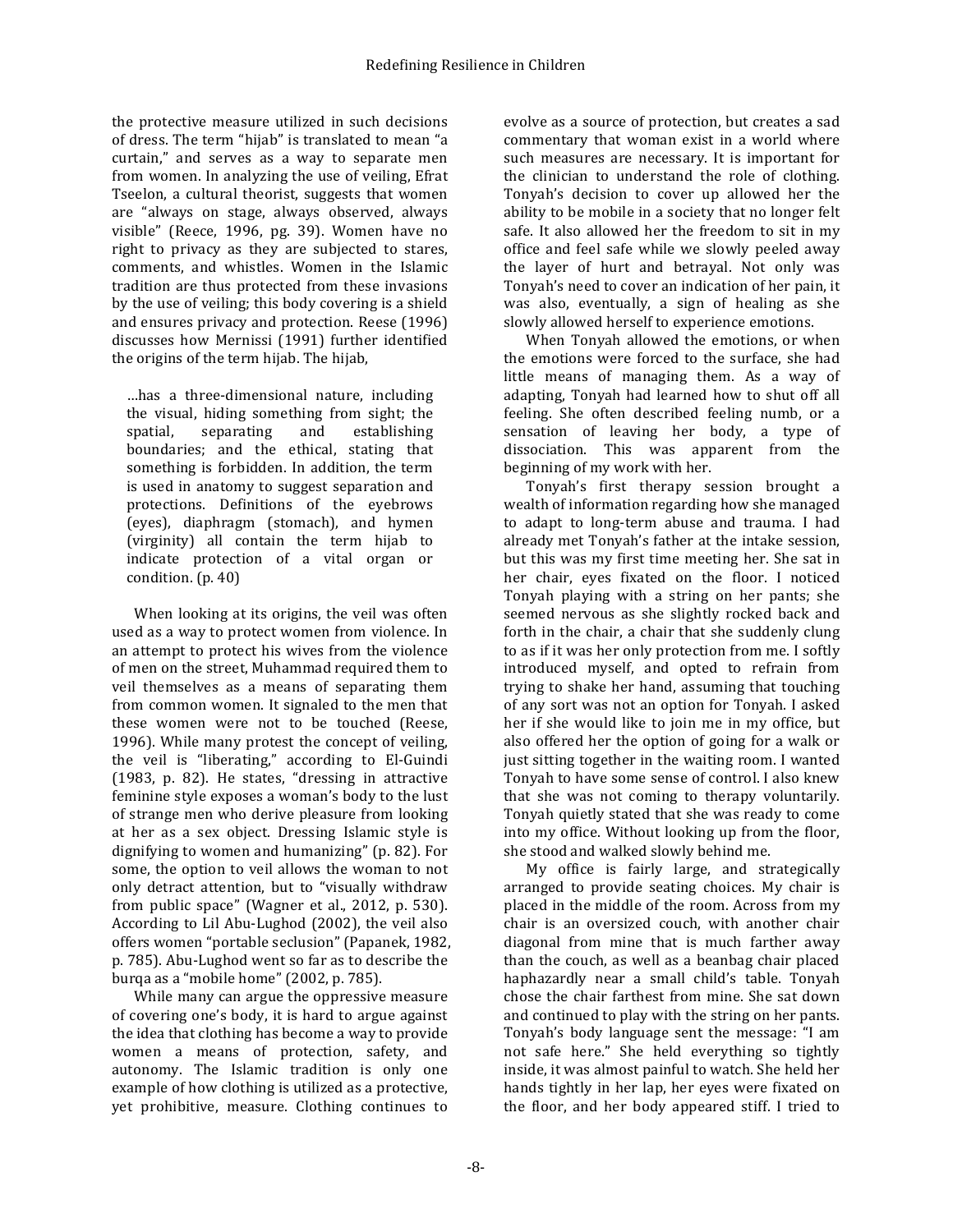engage her in conversation regarding school and family life, but when I brought up the topic of the abuse, she quickly grew quiet and stared off into space, unable to easily ground herself in the present.

Me: "OK. Are you comfortable standing up? I want to try something."

Tonyah: "I guess so. What do you want me to do?"

Me: "I have this big rubber ball. I just want to throw it back and forth with you as we talk. Are you comfortable with that? You can remain exactly where you are."

Tonyah: "Umm. OK. What's the point?"

Me: "Well I noticed that when you talk about things that make you sad, you go somewhere else. My guess is that your mind takes you somewhere else to keep you safe when you talk or think about unpleasant stuff. But I also want to give you a way to stay here if and when you want to. Make sense?"

Tonyah: "I guess so. But what if I am scared to stay here? What if I don't want to stay here?" Me: "Well, my job is to create a place where you feel safe enough to stay and talk, and feel supported and comforted. You only have to stay in this space when you want to. I simply want to give you another option. For right now, we can just get used to throwing the ball and getting to know each other. Is that OK?"

Tonyah nodded and continued to throw the ball back and forth with me as she gradually began to share some information about her life. The goal of throwing the ball back and forth was to keep Tonyah in the present. The simple motion of catching and throwing forced her brain to stay in the moment, to be more mindful. During this time, Tonyah shared that she lived with her mother, father, and two siblings. She also had three half siblings on her father's side; these siblings were conceived when Tonyah's parents were separated. During that separation, Tonyah lived with her maternal uncle for several years, and moved back in with her father about one year earlier. While living at her uncle's home, he sexually abused her. At this point in her story, Tonyah stopped throwing the ball. Her eyes glazed over and her body began to shake as she crushed the rubber ball in her right hand. I softly called her name, and Tonyah blinked as she regained some of her awareness. I gently told Tonyah that she could share her story at her own pace, whenever she was comfortable doing so.

The details of the abuse took some time for Tonyah to openly discuss. She spoke about it in small doses, then quickly withdrew or refused to come to counseling after she revealed a particularly hard detail. In time, Tonyah shared that the abuse included vaginal and anal penetration, as well as oral sex. She shared that the abuse started with innocent touching, and progressed as time went on. Tonyah was made to "practice" on other boys so that she was more "skilled" when she engaged in those activities with her uncle. As time went on, in order to spare her siblings from abuse, Tonyah would stay awake at night to make sure her uncle was not going into their rooms. If she suspected that her uncle was up, she would distract him by offering her body.

Tonyah continued to present with a blank stare that became even more distinct when my questions threatened this very purposeful fortress. Tonyah's dissociation began with the sexual abuse. Like many other sexual abuse survivors, Tonyah learned how to separate from her body during the abuse in a way that allowed her to disconnect from the emotional and physical anguish of the traumatic experience. Tonyah reported that she often created a fantasy-based environment to escape to, or saw herself floating over her body. while the abuse was occurring. Unfortunately, Tonyah's means of protection against the abuse became the way she handled any emotionally difficult experience. As explained earlier, due to constant reminders of the abuse, Tonyah was easily triggered and often experienced flashbacks. One of Tonyah's biggest triggers was watching her parents fight. Every time Tonyah's parents fought, she entered a state of panic, followed by a state of dissociation, self-injurious behaviors, and then relief and comfort. This was a typical pattern of behavior for Tonyah. She often described her general experience of living as numb, distracted, unfocused, and unclear.

Me: "You seem like you are off in another world today."

Tonyah: "I know *[eyes cast down to the floor*]. I can't seem to keep myself here."

Me: "What does that mean for you?"

Tonyah: "Like when I am in school... *[long*] *pause*]. My grades are starting to drop. I can't seem to pay attention anymore. I just kind of go somewhere else."

Me: "Where do you go?"

Tonyah: "That's the thing. I don't even know. It's not like I'm going to this awesome place in my mind that is fun and exciting. It is like I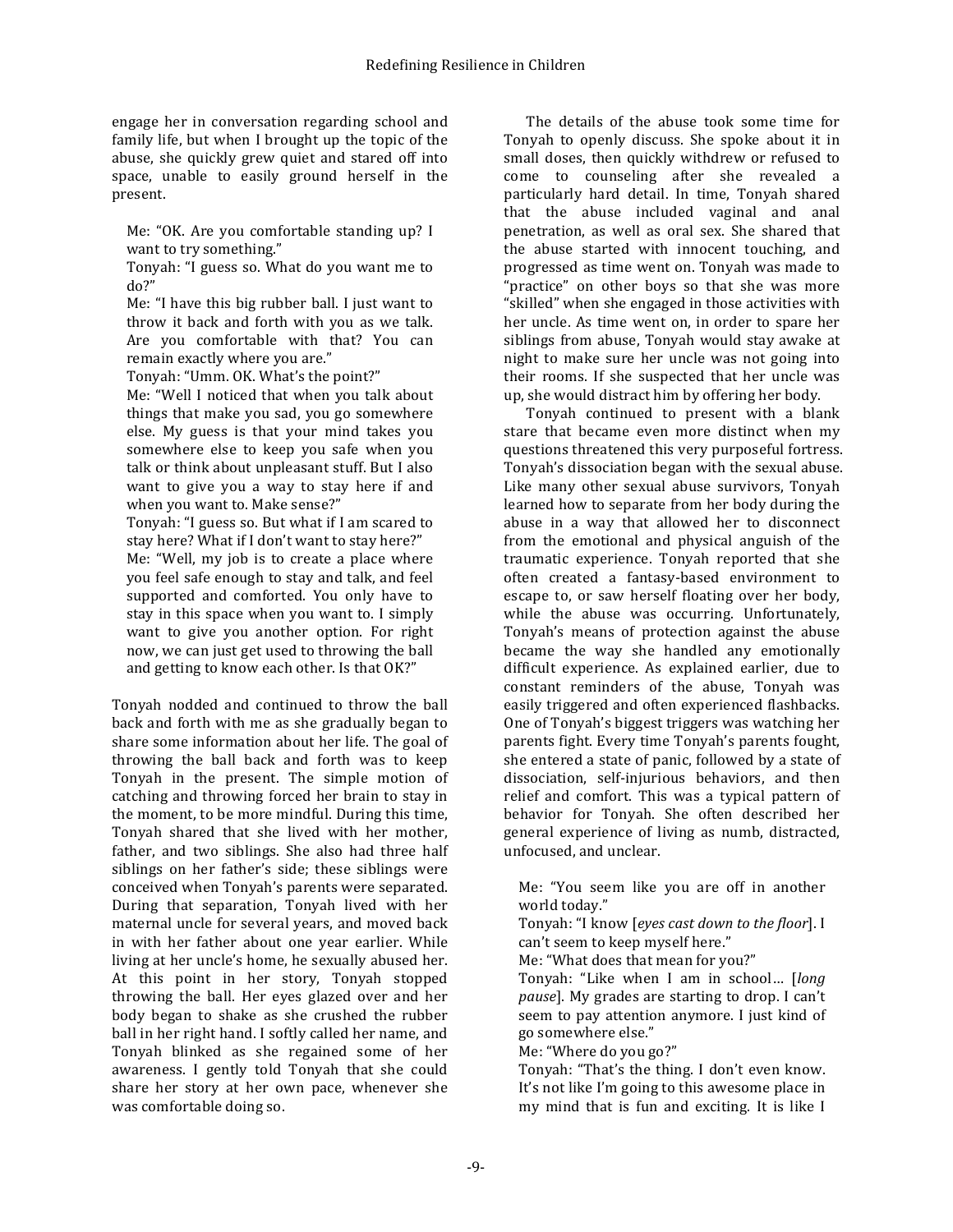just stop being me. I don't know where I go. I mean, I know I am there. I don't have that split personality thingy everyone talks about. But it's like I am not there. And I try the stuff you taught me about, but it keeps happening." Me: "Does it happen any other time?"

Tonyah: "When I am having sex. But I do that on purpose. It is the only way I can get through it." 

Me: "Do you want to be more present? Or do you like going away?"

Tonyah: "I don't know. Sometimes I feel like it is a good thing. But sometimes I feel like I am missing out on stuff. I just wish I had more control over it. Like getting to pick when I go away. And I am worried about school. School is my way out of here, and I can't mess that up. But I don't think I will ever want to be in my body when it comes to sex."

The process of separating one's self during a traumatic event is not a new phenomenon in trauma victims. British psychiatrist Charles Samuel Myers (van der Kolk, van der Hart, & Marmar, 1996) first introduced the term "shell shock," referring to the process in which traumatic memories are kept separately from other memories. The term shell shock has been replaced by the term dissociation, which occurs on three levels: primary, secondary, and tertiary (van der Hart, van der Kolk, & Boon, 1998). Primary dissociation is the disintegration of traumatic memories that are commonly associated with one of the primary elements of Post-Traumatic Stress Disorder (PTSD), which causes the intrusive flashbacks. Secondary dissociation is the experience of a trauma victim leaving his/her body during the event and actually observing the trauma. According to van der Kolk, van der Hart & Marmar (1996), "this dissociation allows the individuals to observe their traumatic experience as spectators, and to limit their pain or distress; they are protected from awareness of the full impact of the event" (p. 307). The successful use of dissociation after a traumatic event can lead an individual to overuse this adaptive mechanism as his/her first line of defense (Nash, M.R., Hulsey, T.L., Sexton, M.C., Harralson, T.L., & Lambert, W., 1993). This was especially true for Tonyah, who seemed to exist in a constant state of dissociation. Tonyah often felt that life in general was too overwhelming, and it was safer for her to remain in her own bubble of safety. She constantly fluctuated between feeling numb and feeling anger; any other sensation was overwhelming and

unsafe. To continue to maintain her secret and her sanity. Tonyah learned to withdraw from the experience of emotional pain.

When it was impossible to withdraw from the world, or when the emotions became too powerful and overwhelming, Tonyah turned toward selfinjurious behaviors. Her two methods of choice were sex and cutting. The choice to engage in sexual relationships following a history of sexual abuse often creates a lot of confusion for the client, his/her family, and even clinicians working with victims of sexual abuse. For Tonyah, sex was about control. For years, her uncle made all the decisions regarding her sexual experiences, including when they would occur, how often, the specific sexual acts that would be performed, and if any use of threat would be involved. At the age of 14, Tonyah now had a say as to with whom she would have sex, and under what terms and conditions. Tonyah is not alone in this means of coping. Briere and Elliot  $(1994)$  found that many victims of child sexual abuse use sex as a means of "closeness and intimacy" (p.  $61$ ). Indiscriminate sex may also,

Provide distraction and avoidance of distress... Sexual arousal and positive sexual attention can temporarily mask or dispel chronic abuse-related emotional pain by providing more pleasurable or distressincompatible experiences. For such individuals, frequent sexual activity may represent a consciously or unconsciously chosen coping mechanism, invoked specifically to control painful internal experience. (p. 61)

For Tonyah, sex was also a very purposeful and immediate way to dissociate.

Me: "I'm not going to beat around the bush here. I am confused. You tell me that you don't enjoy sex. You tell me that you go to another place in your head when you are having sex. Yet you continue to engage in this behavior. Can you help me to understand?"

Tonyah: "It's not that I don't like it. Actually, I don't know that I will ever like it. But it's not a big deal really. I don't even know it's happening when it's happening. It is just what I am used to. And I like the attention I get from him. This is just what I know. I don't know how to explain it."

Me: "Does your boyfriend know what happened with your uncle?"

Tonyah: "No. What difference does it make?"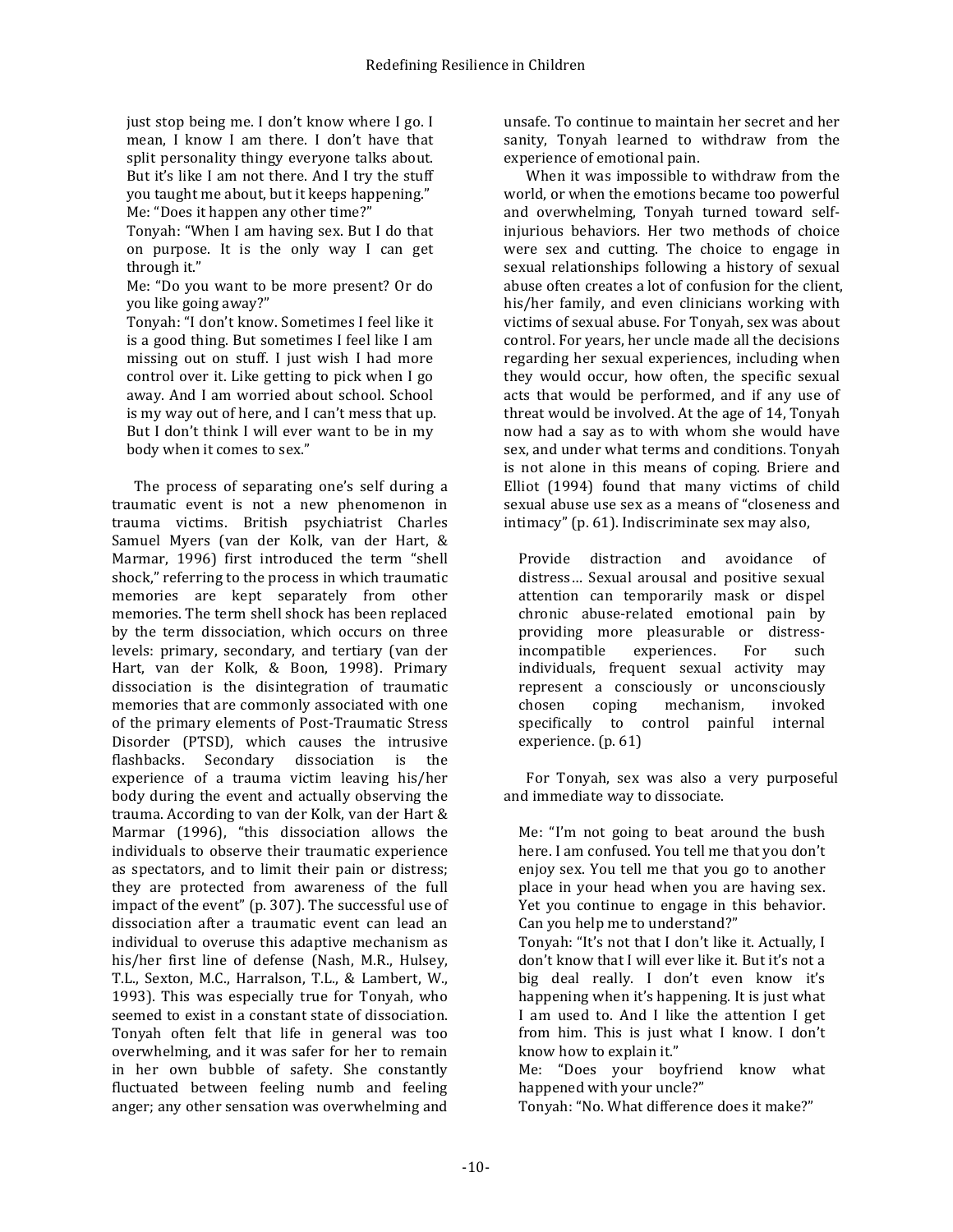Me: "Perhaps there is a future for you where sex can be an enjoyable experience. And for that to happen, your partner will need to understand your emotional needs."

Tonyah: I don't think sex will ever be enjoyable for me, but I don't plan on not doing it either.

For Tonyah and other victims of sexual abuse, sex is often confused for love and affection. Tonyah used sex as her way of connecting and disconnecting in a manner that felt safe for her. Tonyah was able to gain control over her sexual experiences, and while it did not always make sense to me, it seemed to make complete sense to her.

Tonyah also engaged in a fair amount of cutting behaviors, which has also been linked with behaviors common to victims of child sexual abuse (Putnam, 1993). Tonyah truly gained a sense of relief, comfort, and balance after she cut herself. She felt no pain when she took the blade (or anything she could find) to her wrists, her thighs, her breasts, and her stomach. Euphoric is the only word that comes to mind when thinking back to how Tonyah looked when she explained to me how cutting helped her. Cutting allowed Tonyah to regain her composure when everything around her seemed to be falling apart. The only thing that made anything better was the physical sensation of a blade moving along her skin, and the warm flow of blood dripping from her veins. Tonyah could not tell me how she was feeling on a daily basis, but she could explain to me every sensation associated with cutting herself. Cutting afforded her a clarity that she was not used to, in a world that was "messed up" and "dirty." Cutting was her way of feeling alive when her own means of coping forced her into a world of dullness. By cutting herself, Tonyah was able to stop the chaos (dissociation); and, at the same time, it helped her feel alive and present.

Cutting behaviors seem to have an adaptive function in victims of child sexual abuse. According to Putnam (1993), self-mutilating behavior "serves to temporarily reduce the psychic tension associated with extremely negative affect, guilt, intense depersonalization, feelings of helplessness, and/or painfully fragmented thought processes – states all too common among survivors of severe sexual abuse"  $(p. 61)$ . Acts such as cutting should not be confused with suicidal behaviors, as the intent is quite different. Self-mutilation is often associated with dissociation, as individuals engaging in these

behaviors often report a feeling of numbness, and deny feeling pain during these encounters (Van der Kolk, B., Perry, J., & Herman, J., 1991). While this was not always the case for Tonyah, individuals may use self-mutilating behaviors as a form of "antidissociation" (Klonsky & Muehlenkamp, 2007, p. 1050). Feelings of dissociation can be frightening, and self-mutilating behaviors can interrupt the sensation of feeling numb by introducing the feeling of pain. Cutting can also be used as a means of affect-regulation, an aspect of human functioning that is often severely impacted after prolonged exposure to trauma. Cutting behaviors are often followed by a sense of relief, and calm an individual's emotional state when they are unable to do that on their own.

Unfortunately for Tonyah, and for many of the child sexual abuse victims that I have worked with. she had little support in her life following her disclosure. She came from a chaotic family system, and her parents struggled to meet Tonyah's emotional needs, even before the abuse occurred. This is common because the family often goes through a crisis of its own after a disclosure of sexual abuse, and is viewed as the secondary victim. Tonyah's mother, Alicia, stopped talking to her after she disclosed the abuse by her uncle. Alicia stopped functioning, and spent most of the day and night in her room alone, crying. Tonyah wanted to talk to her mom about the abuse, but was scared that it would send her "over the edge." She worried that her mother blamed her for the abuse, and refused to talk about it with her mom. While I had no concrete proof, I suspected that Alicia was also a victim of sexual abuse, which was something that Tonyah had also surmised, though it took years before Tonyah would admit that in therapy. In addition to her mother's emotional withdrawal from her life, Tonyah's father, who was once supportive of Tonyah and her healing process, grew tired of waiting for Tonyah to "bounce back." He felt that Tonyah should be back to her "normal self" by now, and could not understand why the process was taking so long. Tonyah's father now believed that Tonyah was using her victimization as an excuse to act out and get attention, and he wanted her to "snap out of it." Despite my own frustration with Tonyah's father, I was able to recognize that he needed Tonyah to "get better." In essence, Richard became a single father after the disclosure. He was forced to work two jobs in order to pay all the bills, and somehow had to find the time to be emotionally and physically present in order to meet the needs of all his children because his wife was no longer able to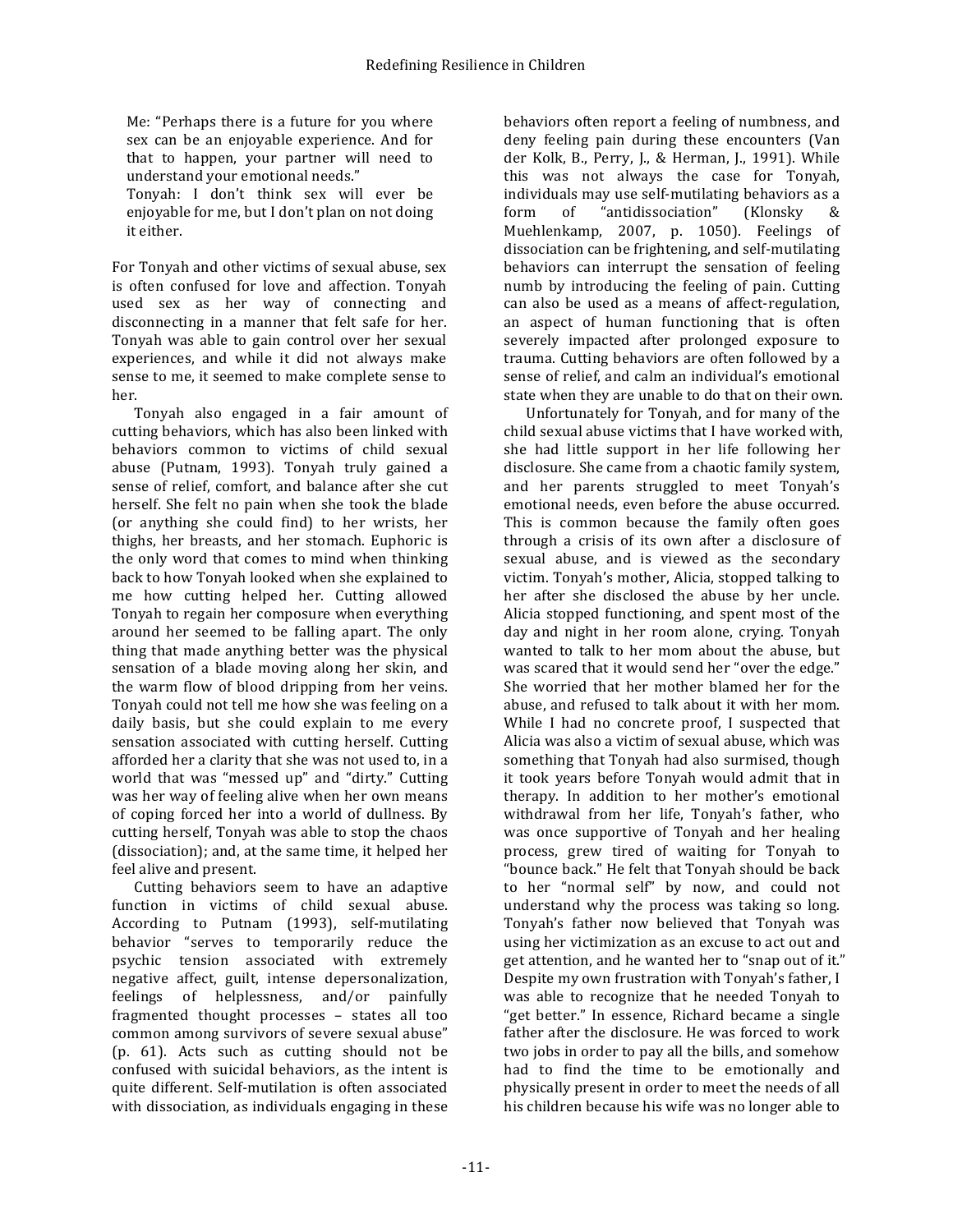function as a wife or mother. She could not tend to her own emotional needs, or to the needs of her children. Due to Alicia's unwillingness to speak to Tonyah, or to work with me, and due to Richard's lack of engagement, Tonyah felt very alone after her disclosure. She could not count on her parents for emotional support, and knew that she had to do this on her own because most of her family (including her siblings) did not know of the abuse, and those who did know were not overly supportive. In fact, many family members continued to have a relationship with the uncle, and would frequently visit him in jail. Tonyah suffered in silence... again. Despite an unsupportive family environment that did not meet her emotional needs, despite the pain and discomfort of working through multiple traumas, and despite the fact that she was fighting this battle alone, Tonyah continues to come to therapy. This is yet another sign of Tonyah's resilience.

### **Therapeutic Intervention**

How one chooses to define resilience will have a profound impact on how therapeutic interventions are utilized. It will create a very different experience not only for the client, but for the clinician as well. If the clinician believes that the client's behaviors of cutting, covering, or dissociating (or whatever adaptive mechanism the client has developed in response to the trauma) are dysfunctional and unhealthy, the clinician's interventions will often reflect that belief. Too often, I hear about a clinician's goal of stopping these "dysfunctional" behaviors, or replacing them with "less dysfunctional methods," rather than understanding their adaptive function. These clinicians often get frustrated when the behaviors do not stop within a short period of time, failing to realize that adaptation does not happen overnight. Tonyah's adaptive responses to abuse occurred over time as she recognized that her environment was not conducive to survival. Now that the abuse has ceased, Tonyah's adaptation to a healthier environment will take a good deal of time. When the clinician fails to respect the true nature of these behaviors, he/she runs the risk of sending a message to the client that they are, as one of my clients proclaimed, "bad at therapy," a message that has already been cultivated and ingrained into our general consciousness of what it means to be resilient. Think about how different the session will feel for both the client and the clinician if the adaptive behaviors are truly recognized as strength and resilience.

"I lost all my rights when I was five years old." This was a statement Tonyah made after approximately one year of therapy. A statement that still haunts me. Tonyah, still a child, learned at the age of five that she had no control over her body, and for that matter, her thoughts. She was forced to reimagine her reality in order to allow for her emotional survival. While the abuse was occurring, Tonyah lost her right to childhood ignorance and innocence. Once she disclosed, she gave up her right to anonymity, silence, and secrecy. This statement was a turning point for her. She became more comfortable, and subsequently began to open up in ways she never could in previous sessions. We worked on ways to help her transform her current coping skills into more adaptive methods. This was a slow process that needed to be handled with care, compassion, and a new understanding of resilience.

The therapy sessions began to afford Tonyah not only the opportunity to control her body and her thoughts, but also taught her the skills needed to do so. In assessing Tonyah's capacity to manage and cope with her feelings, it became clear that she continued to have limited ways of managing her emotions and intrusive thoughts. Tonyah's traumatic experiences resulted in a persistent fear response, and a constant state of hyper-arousal. She continued to be easily triggered by smells, sounds, and objects that reminded her of the abuse. One particular trigger was her uncle's home, where she was forced to go to visit her grandmother.

Trauma Focused Cognitive Behavioral Therapy (TF-CBT) tends to be the model of choice when working with child victims of sexual abuse. As with Cognitive Behavior Therapy (CBT), TF-CBT is a concrete, theoretical approach that provides both child clients and their parents with structured and measurable techniques and outcomes. The TF-CBT model involves psychoeducation; parent education; relaxation techniques; management of affect expression; understanding the connection between thoughts, feelings, and behavior; developing the trauma narrative; processing the traumatic experience; personal safety skills training; and coping with future trauma reminders (Deblinger, Cohen, & Mannarino, 2006). One main goal of the TF-CBT approach is to have the client create, and then process, their trauma narrative. Typically, trauma clients spend a great deal of time avoiding the thoughts and conversation of the actual trauma. The primary focus of this task is to allow the client to separate the trauma event from the negative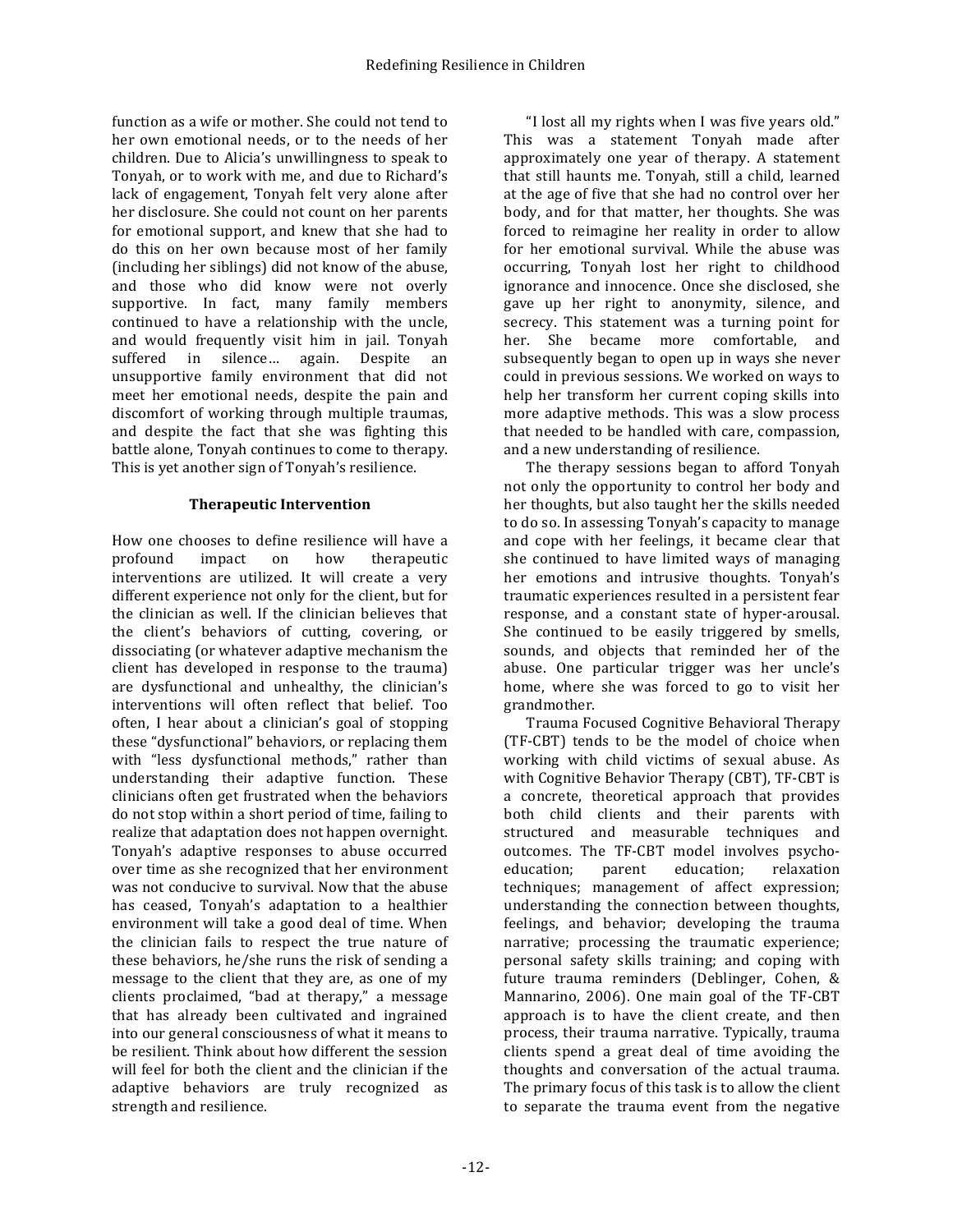cognitions and emotions that they have developed as a result of the trauma. This also serves as a way to desensitize the trauma, and to decrease avoidance and hyper-arousal.

While TF-CBT is a popular model that is evidence-based, it mostly focuses on higher level processing, which is often not being utilized due to the brain's response to trauma. It is important that "low brain regulation" be established before anything else can be effective (Gaskill & Perry, 2002, p. 40). Research suggests that, "establishing a sense of safety and self-regulation (lower brain mediated) must supersede insightful reflection, trauma experience integration, relational engagement, or positive affect (Gaskill & Perry, 2002, p. 40). Further, research shows that nontraditional methods that utilize a body-oriented approach prove to be quite useful as opposed to traditional talk therapy (Gaskill & Perry, 2002). One such method that has been helpful in the treatment of trauma victims is the use of yoga. Yoga provides clients with the skills to help regulate their arousal system, find comfort with their bodily sensations, and gain a sense of presence and mindfulness (Gaskill & Perry, 2002).

The most helpful intervention was the use of Tonyah's own body. A majority of the therapy sessions utilized yoga techniques, mindfulness, and essential oils, as well as other forms of movement, music, and breathing exercises. These tools helped Tonyah become more aware of and connected to her body, enabling her to gain more control over her ability to calm her body in times of stress. One of Tonyah's favorite interventions was the use of essential oils. Tonyah experimented with a variety of scents. She found that scents such as lavender helped her to calm her body, while scents such as lemon and pine helped her become more mindful. Movement was also very effective for Tonyah. There were times during our sessions when we would just walk around the room. I carefully adapted my own pace of walking and moving to mirror hers, and I was sure to keep a comfortable distance. Tonyah began feeling more comfortable in her own skin. She learned how to identify her emotional states by the sensations of her own body. And, by identifying those sensations and emotional states, she ultimately learned how to regulate her own body. Of course this took time, and a lot of practice on Tonyah's part.

Tonyah relearned how to experience and regulate her emotions. She had to learn how to keep her body calm, and recognize actual signs of threat, rather than viewing the whole world as

unsafe. I utilized a variety of tools to help Tonyah with this process. She was so disconnected from her body that most of the time she reported feeling "numb." To help Tonyah begin to process her own feelings, we began to utilize exercises that helped her first identify various feelings, and then connect those feelings with bodily states. Gradually, with a lot of work and patience, Tonyah was able to identify certain feelings that she was experiencing. Interestingly, as the other emotions surfaced, her anger began to dissipate. While Tonyah was able to identify the actual feeling, it still seemed as though she remained disconnected from that feeling. There seemed to be a disconnection between the cognitive thought and the actual bodily experience of the emotion. However, she was able to identify the thoughts, feelings, and bodily experiences, which was a step in the right direction.

Slowly we began to work on Tonyah's ability to contain some of the intense feelings she experienced, which ultimately led to her dissociation. Tonyah shared that the feelings that incapacitated her most were fear and shame. Her fear seemed to come about most while her parents were fighting, and shame seemed to permeate her life at all times. Tonyah walked around consistently believing that she single-handedly broke up her family, and that there was something about her that invited the abuse. She continued to cover most of her body with clothing after one year of therapy, though we made some improvement in this area. At this point in counseling, I asked Tonyah to draw a container for all the overwhelming thoughts and emotions that kept her from functioning in her everyday life. Before we began, Tonyah identified the following as thoughts and emotions that required a container: the sexual abuse by her uncle, her mother not speaking to her, her parents fighting, and feeling responsible for the abuse. We then discussed what her container would look like in fine detail. I asked her to consider how the container would be constructed, what material it would be built from, how sturdy it would be, how accessible, and where it would be located. I then asked Tonyah to draw her container so that she could have a concrete representation of it.

Me: "Tell me what I am looking at." Tonyah: "You told me to draw a container for my thoughts" (annoyance noted). Me: "Yes. Tell me in your own words about your container."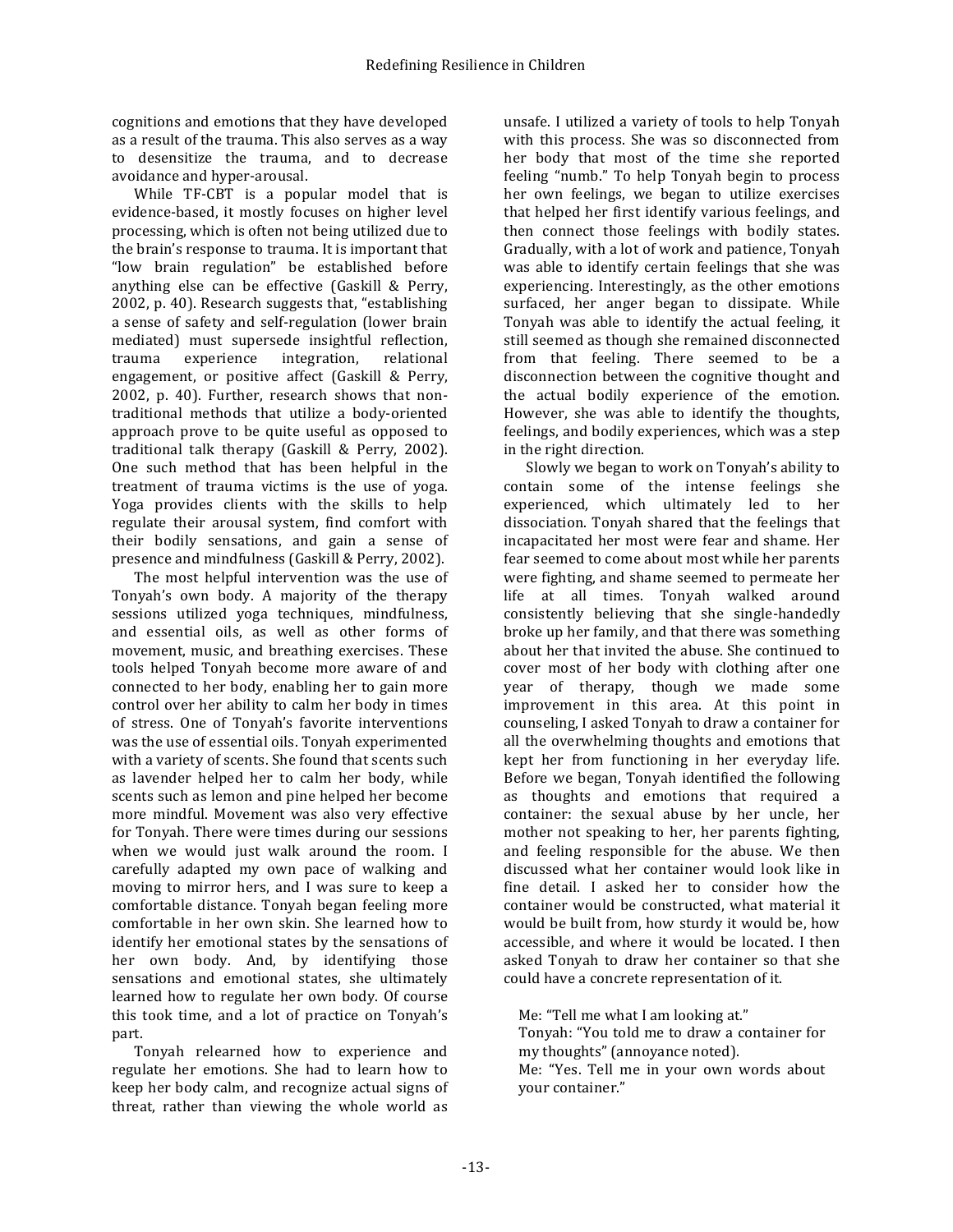Tonyah: "It's a chest. It is made out of steel. The kind you can't cut through. And the chest has a lot of locks on it."

Me: "How many locks?"

Tonyah: "Would 1,000 seem silly?"

Me: "It's your container. It's anything you want and need it to be."

Tonyah: "OK, 1,000 locks and there is no key. And it's trapped behind a jail cell that no one can ever get to. And the jail cell has a dozen more locks to make sure no one can get in."

As Tonyah began creating the container, not just physically, but in her mind, I saw a sense of calmness come over her, and she seemed more at ease. It was as if she could imagine herself having some control, even if just a little bit, over her feelings. She was sensing the possibility, and experiencing a sense of hope. As Tonyah gained mastery over her thoughts and feelings, she became much more comfortable discussing them, and spent less time running away from them. I noticed a marked difference in how often Tonyah would dissociate when discussing the abuse and all associated feelings. Tonyah began to use the container exercise when her parents were fighting, and when she had the urge to cut herself. When paired with other cognitive behavioral approaches and relaxation exercises, Tonyah saw a reduction in how often she needed to cut herself, and found herself able to walk away from the fighting rather than freezing in the moment.

At the age of 15, Tonyah expressed a desire to stop cutting herself. I purposely did not ask whether she cut that week because the behavior caused a great deal of shame. I allowed Tonyah to bring it up only when it was something that she wanted to discuss. This proved to be very useful, because Tonyah stopped seeing the behavior as something she needed to report on and be chastised for. To help reduce feelings of shame, I chose not to do a safety contract because I knew that Tonyah would cut again, and breaking the contract would only continue her feelings of emotional distress. I also chose not to have a countdown of how much time elapsed before she cut herself again. Instead, we spent a great deal of time understanding the behavior, the triggers, and the function of the self-injurious behaviors. We explored the idea that cutting provided relief, and she was feeding her emotional need. However, we also explored how this behavior was no longer helpful, and discussed the need to explore healthier ways of healing and managing her feelings. This technique successfully created a safe

environment for Tonyah to explore and understand, without the fear of being judged and shamed. Eventually, through the help of yoga, breathing, and willpower, Tonyah found ways to comfort herself that did not include cutting. Primarily, she found her voice. She found a way to not only sit with her emotions, but to talk about and understand them. The ability to remain present through these untraditional methods, coupled with her ability to regulate her emotions, made cutting an unnecessary coping mechanism. Tonyah had relearned how to be in her own body, and her brain relearned how to function in an environment that no longer consisted of trauma.

Until there is a sense of safety within the therapeutic relationship, not much can be accomplished in therapy. The client must genuinely know that the clinician respects them. and believes in their inherent ability to move forward and heal. Tonyah came to therapy seeing herself as damaged and incapable of healing, which played out over and over again in therapy as I approached each topic with the misguided belief that her post-traumatic symptoms were maladaptive. Once I developed a new way of conceptualizing resilience and adaptive behaviors, and changed my approach, Tonyah was able to truly begin her journey of growth and healing. Tonyah felt valued and understood. For the first time, she saw herself as a strong individual who was capable of protecting herself, and subsequently found healthier ways of coping in the absence of abuse and trauma.

Tonyah is not the only one who benefited from this new understanding of resilience and adaptation. Working primarily with victims of trauma can be daunting and exhausting. Therefore, it is easy to become weighed down by the stories of abuse, pain, and loss. As a clinician, viewing your clients as dysfunctional, weak, and hopeless will impact your emotional well being, as well as your effectiveness with clients. My new understanding of resilience not only changed how Tonyah saw herself, but also how I viewed Tonyah's adaptive behaviors and the interventions that I chose to address these behaviors.

### **Conclusion: Far From Over**

Tonyah's journey of healing is far from over. She slowly worked toward creating her narrative of the abuse. It was a very painful process, and one that Tonyah continues to struggle with. While Tonyah is able to talk about the details of the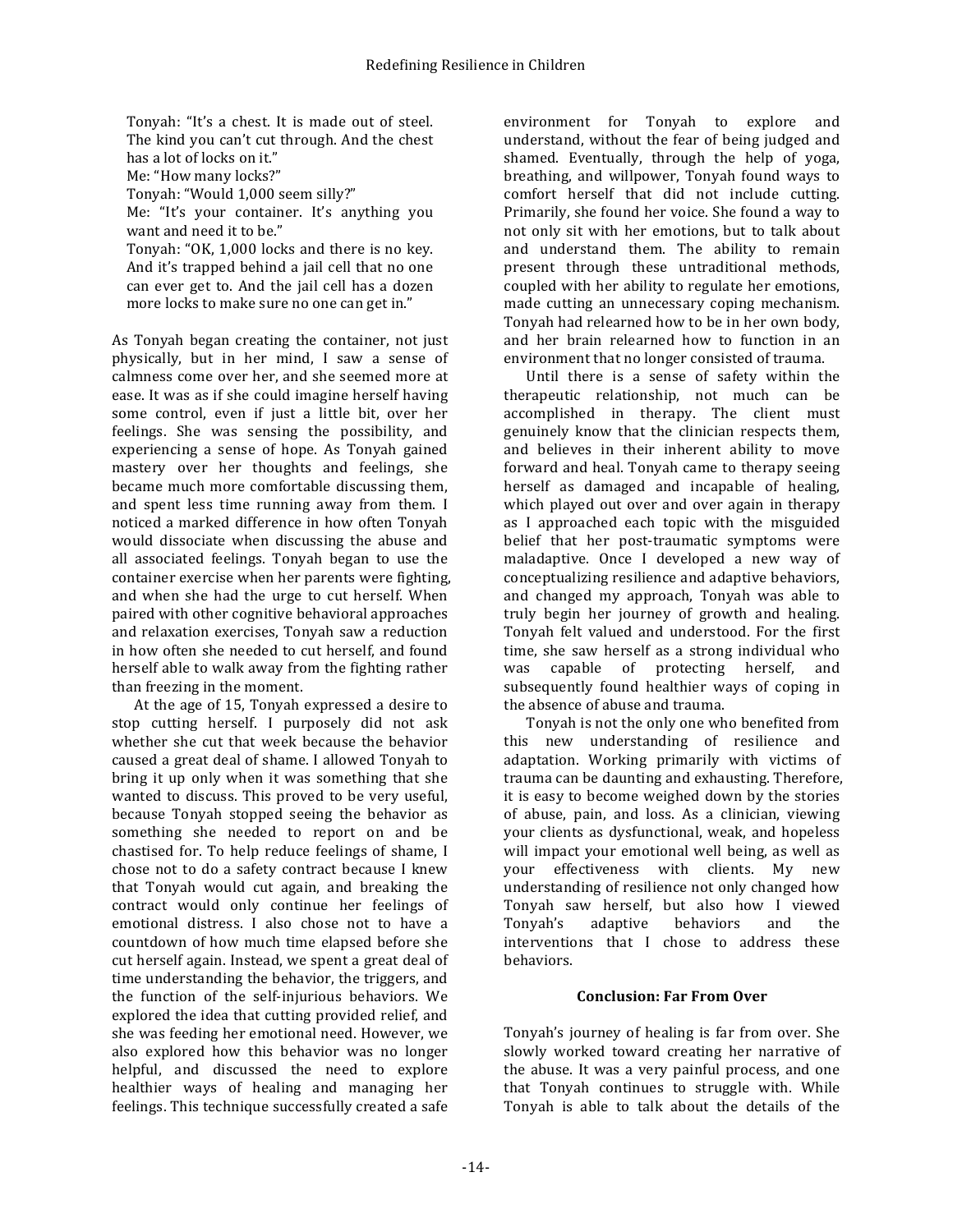abuse, often without dissociation, her narrative is riddled with the theme of shame and guilt. While she knows, on some level, that the abuse was not her fault, she continues to blame herself. This is especially complicated by her relationship, or lack thereof, with her mother and her constant worry that her mother blames her. Tonyah's progress and emotional development has been aweinspiring. She is now in a healthy relationship with a young man who treats her with respect. She has been able to discuss her abuse with her boyfriend, and he understands her need to abstain from sexual activities. Tonyah is starting to look into colleges, and has decided that she would like to major in criminal justice to pursue a career as a detective who works with abused children. Her family continues to be a source of stress and disappointment, but Tonyah is now able to separate their narrative from her own, and their voices no longer occupy much space in her mind.

Each time that Tonyah decided to come to therapy, to ignore her family's hurtful words, and to resist the urge to cut herself when life became unbearable, she demonstrated signs of resilience. Even more impressive was her ability to form a therapeutic relationship with me, despite her abusive past. While Tonyah has a long way to go and many battles to fight, she continues to do the hard work necessary to obtain emotional health.

Clinicians, and frankly, society, owe it to survivors of trauma to find a new way to understand resiliency and to be careful how that term is applied. The labeling of one as resilient or not resilient carries a tremendous weight. The label of resilience fails to take into consideration the biological impact of trauma, as well as the adaptive mechanisms inherent in human beings. It also forces the clinician to make a choice between the mind and the brain, rather than creating an intervention that acknowledges the individual as a whole.

Tonyah has forever changed my work with clients, and for that I owe her a debt of gratitude. Tonyah helped me to see strength in perceived weakness, and to appreciate the depths that an individual will go to in order to survive and thrive under the cruelest of circumstances. She not only provided me with an avenue to work with my clients more effectively, but she made the work more fulfilling and less of an emotional drain.

Resilience cannot be measured by the absence of symptoms, but rather by a child's ability to adapt in the face of an unsafe environment. The reconceptualization of resilience allows for an element of hope and a celebration of every client's inherent strength.

### **References**

- Abu Lughod, L. (2002). Do Muslim women really need saving? Anthropological reflections on cultural relativism and its others. *American anthropologist*, *104*(3), 783-790.
- Briere, J.N., & Elliott, D.M. (1994). Immediate and long-term impacts of child sexual abuse. The future of children, 54-69.
- Briere, J., & Runtz, M. (1991). The long-term effects of sexual abuse: A review and synthesis. In J. Briere (Ed.), *Treating victims of child sexual abuse.* San Francisco, CA: Jossey-Bass.
- Deblinger, E., Cohen, J., & Mannarino, A. (2006). *Treating Trauma and Traumatic Grief in Children and Adolescents.*  New York: Guilford Press.
- Elliott, A.N., Carnes, C.N. (2001). Reactions of nonoffending parents to the sexual abuse of their child: A review of the literature. *Child Maltreatment*, 6:314-331.
- Finkelhor, D., & Berliner, L. (1995). Research on the treatment of sexually abused children: A review and recommendations. *Journal of the American Academy of Child & Adolescent Psychiatry*, *34*(11), 1408-1423.
- Fisher, M.L., Fisher, M., Garcia, J.R., & Chang, R.S. (Eds.). (2013). *Evolution's Empress: Darwinian* Perspectives on the Nature of Women. Oxford University Press.
- Garbarino, J. (2014). Ecological Perspective on Child Well-Being. *Handbook of Child Well-Being* (pp. 1365-1384). Springer Netherlands.
- Garbarino, J., & Bruyere, E. (2013). Resilience in the Lives of Children of War. *Handbook of Resilience in Children of War* (pp. 253-266). Springer New York.
- Gaskill, R., & Perry, B., (2002). Child sexual abuse, traumatic experiences, and their impact on the developing brain. In J. Myers, L., Berliner, J., Briere, C., Hendrix, C., Jenny & T. Reid (Eds.), *The APSAC Handbook on child maltreatment* (2nd ed., p. 55). Thousand Oaks, CA: Sage Publication.
- Germain, C.B. (1978). General-systems theory and ego psychology: An ecological perspective. *The Social Service Review*, 535-550.
- Gilman, C.P. (2002). The Dress of Women: A Critical Introduction to the Symbolism and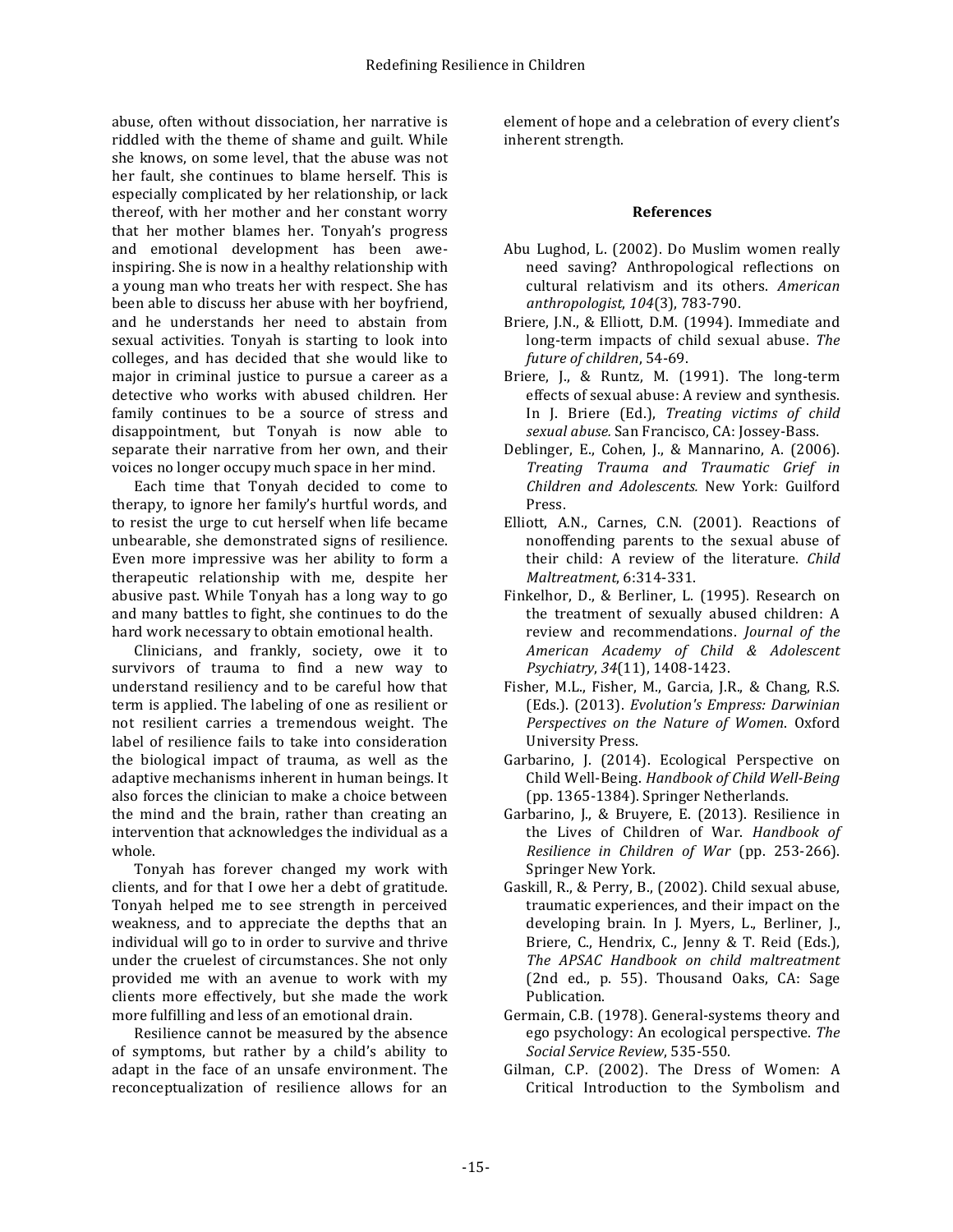Sociology of Clothing. Ed. Michael R. Hill and Mary Io Deegan.

- El Guindi, F. (1983). Veiled activism: Egyptian women in the contemporary Islamic movement. *Peuples méditerranéens*, (22-23), 79-90.
- Gray, M. (2011). Back to basics: A critique of the strengths perspective in social work. Families *in Society: The Journal of Contemporary Social Services*, *92*(1), 5-11.
- Hopper, J.W., Freen, P.A., van der Kolk, B.A., & Lanius, R.A. (2007). Neural correlates of reexperiencing avoidance and dissociation in PTSD: Symptoms dimensions and emotion dysregulation in response to script-driven trauma imagery. Journal of Traumatic Stress, 20(5), 713–725. Retrieved from www.interscience.wiley.com.

doi:10.1002/jts.2028

- Hopper, J.W., Spinazzola, J., Simpson, W.B., & van der Kolk, B.A. (2006). Preliminary evidence of parasympathetic influence on basal heart rate in posttraumatic stress disorder. Journal of Psychosomatic Research, 60, 83-90.
- Klonsky, E.D. & Muehlenkamp, J.J. (2007). Selfinjury: A research review for the practitioner. *Journal of Clinical Psychology*, *63*(11), 1045- 1056.
- London, K., Bruck, M., Ceci, S., & Shuman, D. (2005). Disclosure of child sexual abuse: What does the research tell us about the ways that children tell? *Psychology, Public Policy, and Law*, *11*(1), 194-226.
- Luthar, S.S., Cicchetti, D., & Becker, B. (2003). The construct of resilience: A critical evaluation and guidelines for future work. *Child development*, *71*(3), 543-562.
- McAslan, A. (2010). The concept of resilience: Understanding its origins, meaning and utility. *Adelaide: Torrens Resilience Institute*.
- Mannarino A., Cohen J., Smith J., Moore-Motily (1991). Six and twelve month follow-up of sexually abused girls. *Journal of Interpersonal Violence* 6:494-511.
- Mernissi, F. (1991). *Women and Islam: An historical and theological inquiry*. South Asia Books.
- Miley, K.K., O'Melia, M., & Dubois, B. (2012). Generalist social work practice: An empowering *approach*, 7th ed. Boston, MA: Pearson Education.
- Nash, M.R., Hulsey, T.L., Sexton, M.C., Harralson, T.L., & Lambert, W. (1993). Long-term sequelae of childhood sexual abuse: Perceived family environment, psychopathology, and

dissociation. *Journal of consulting and clinical psychology*, *61*(2), 276.

- Papanek, H., & Minault, G. (Eds.). (1982). Separate *Worlds: Studies of Purdah in South Asia*. New Delhi: South Asia Books.
- Perry, B.D., & Pollard, R. (1998). Homeostasis, stress, trauma, and adaptation: A neurodevelopmental view of childhood trauma. *Child and adolescent psychiatric clinics of North America*.
- Perry, B., & Hambrick, E. (2008). The neurosequential model of therapeutics. Reclaiming Children and Youth, 17(3), 38-43.
- Pintello, D., & Zuravin, S. (2001). Intrafamilial Child Sex Abuse: Predictors of Postdisclosure Maternal Belief and Protective Action. *Child Maltreatment, 6(4):*  344-352*.* Plummer, CA (2006). The discovery process: What mothers see and do in gaining awareness of the sexual abuse of children. *Child Abuse and Neglect*, 30(11): 1227-1237.
- Putnam, F.W. (2003). Ten-year research update review: Child sexual abuse. Journal of the American Academy of Child & Adolescent Psychiatry, 42(3), 269-278.
- Putnam, FW. Dissociative phenomena. In Dissociative Disorders: A clinical review. D. Spiegel, ed. Lutherville, MD: Sidran, 1993, pp. 1-16; Steinberg, M. The spectrum of depersonalization: Assessment and treatment. In Dissociative disorders: A clinical review. D. Spiegel, ed. Lutherville, MD: Sidran, 1993, pp. 79-103.
- Rasmussen, S. (2013). Re-casting the veil: Situated meanings of covering. *Culture & Psychology*. 19(2), 237-258.
- Reece, D. (1996). Covering and communication: The symbolism of dress among Muslim women. *Howard Journal of Communications*, *7*(1), 35-52.
- Seaman, J. (2013). The Empress's Clothes. Evolution's Empress: Darwinian Perspectives on *the Nature of Women*, 406.
- Sorenson, T., & Snow, B. (1991). How children tell: The process of disclosure in child sexual abuse. *Child Welfare*, 70(1), 3-15.
- Summit, RC (1983). The child sexual abuse accommodation syndrome. *Child Abuse & Neglect,* 7:177-193.
- Van der Hart, O., van der Kolk, B.A., & Boon, S. (1998). Treatment of dissociative disorders. *Trauma, memory, and dissociation*, 253-283.
- van der Kolk, B.A. (1994). The body keeps the score: Memory and the evolving psychobiology of posttraumatic stress. *Harvard review of psychiatry*, *1*(5), 253-265.